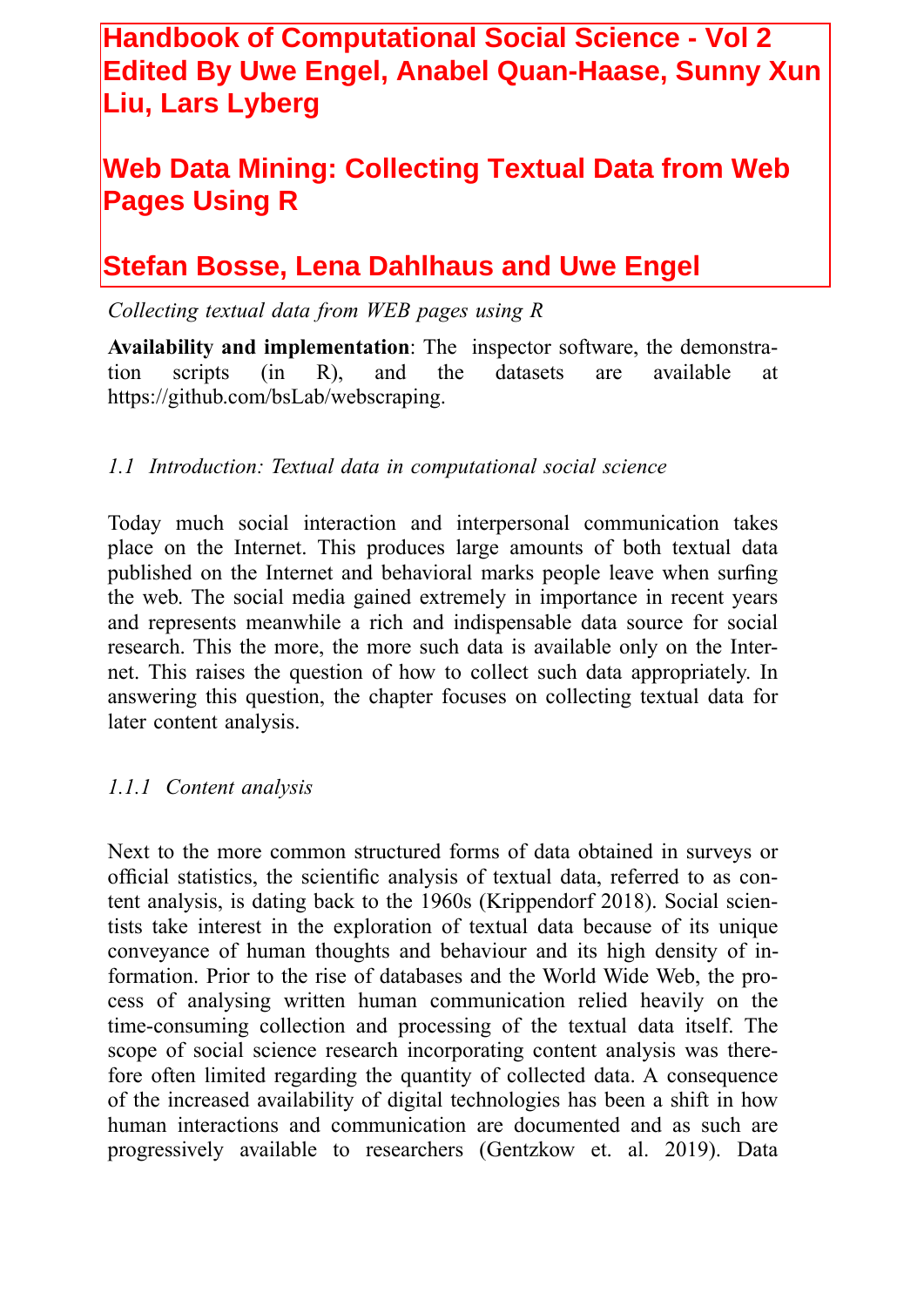sources on the internet are as diverse as their communicational context, ranging from searchable databases designed specifically to convey information to their users to structured contexts like message boards and also to single websites of blogs of companies or private individuals. Textual data nowadays is used by social scientists for conducting both qualitative and quantitative content analysis and can be expected to further gain in importance. Current fields of application for political scientists for example are the use textual data obtained from official sources as well as social media to analyse political discourses, campaings and voter behaviour (Stier et. al. 2018, Yang/Kim 2017). Sociologists follow changes in public opinions (Flores 2017 ), (…)

## *1.2 Digital collection of Textual Data*

The section provides a short sketch of basic ways of collecting text data (via API, scraping, crawling) and discusses their relative merits/drawbacks as well as legal and monetary aspects.

### *1.2.1 WEB Data*

The World Wide Web is an enormous source of information consisting of services (using the Hyper Text Transfer Protocol HTTP) providing HTML documents. The HTML content format is designed for presenting information to humans, not computers. Therefore, automated information extraction from the WEB (aka., web scraping) have to address the gap between HTML structure and textual structure related to humans speech semantics.

The source of WEB-based data is related to WEB content and WEB services that can be categorised in:

- Static and dynamic content of WEB pages (HTML);
- Dialogue and discussion data bases (social blogs, chats);
- Digital Communication;
- Search engine data bases;
- Personalised data (statistics of user access of WEB pages and services);
- Video media (containing oral and written text) and audio data (containing oral text);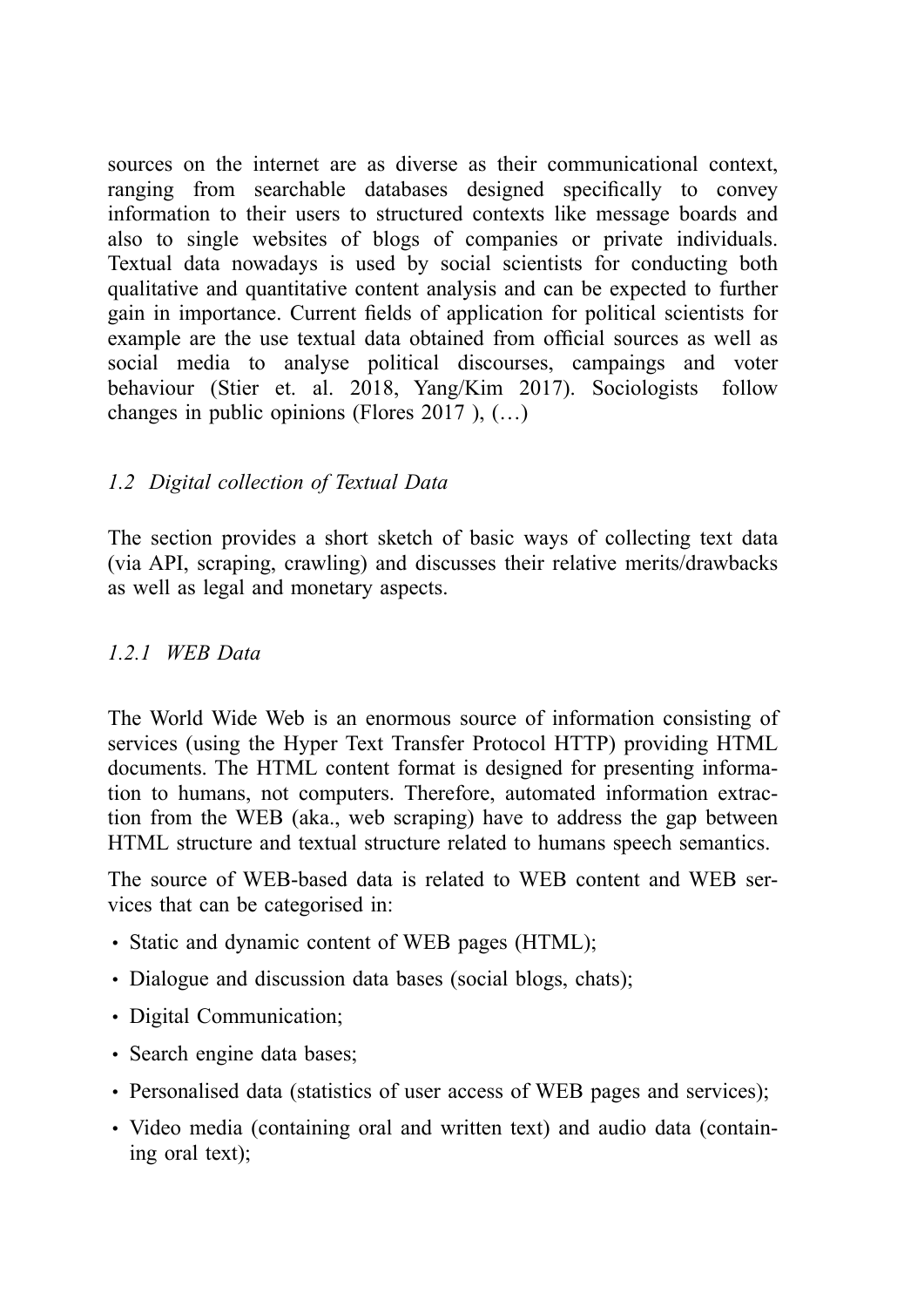• Any meta information of media (WEB pages, Browser cookies, video, audio media).

### *1.2.2 Feature Selection in WEB Data*

Feature selection in WEB data is the general process to extract relevant data from WEB data sources. If these WEB data sources are publicly visible WEB pages, then WEB scraping can be applied to get data from text documents with layout, discussed below (first class data). If data is hidden in data bases, e.g., message data bases of social media messanger services like Facebook or Twitter (secondary class data), then often a dedicated WEB Application Programming Interface (API) can be used. The general process and data flow in WEB data mining is shown in Fig. 1.

Features of a WEB page can be classified in:

- The server domain (address) hosting the WEB page;
- Textual content:
- Meta data:
- Link references (to other WEB pages);
- Layout of the WEB page;
- Placement of external and secondary content (e.g., advertisement);
- User and personal data (e.g., author information not contained in meta data of WEB page);
- Statistical data:
- Numerical data (e.g., contained in tables).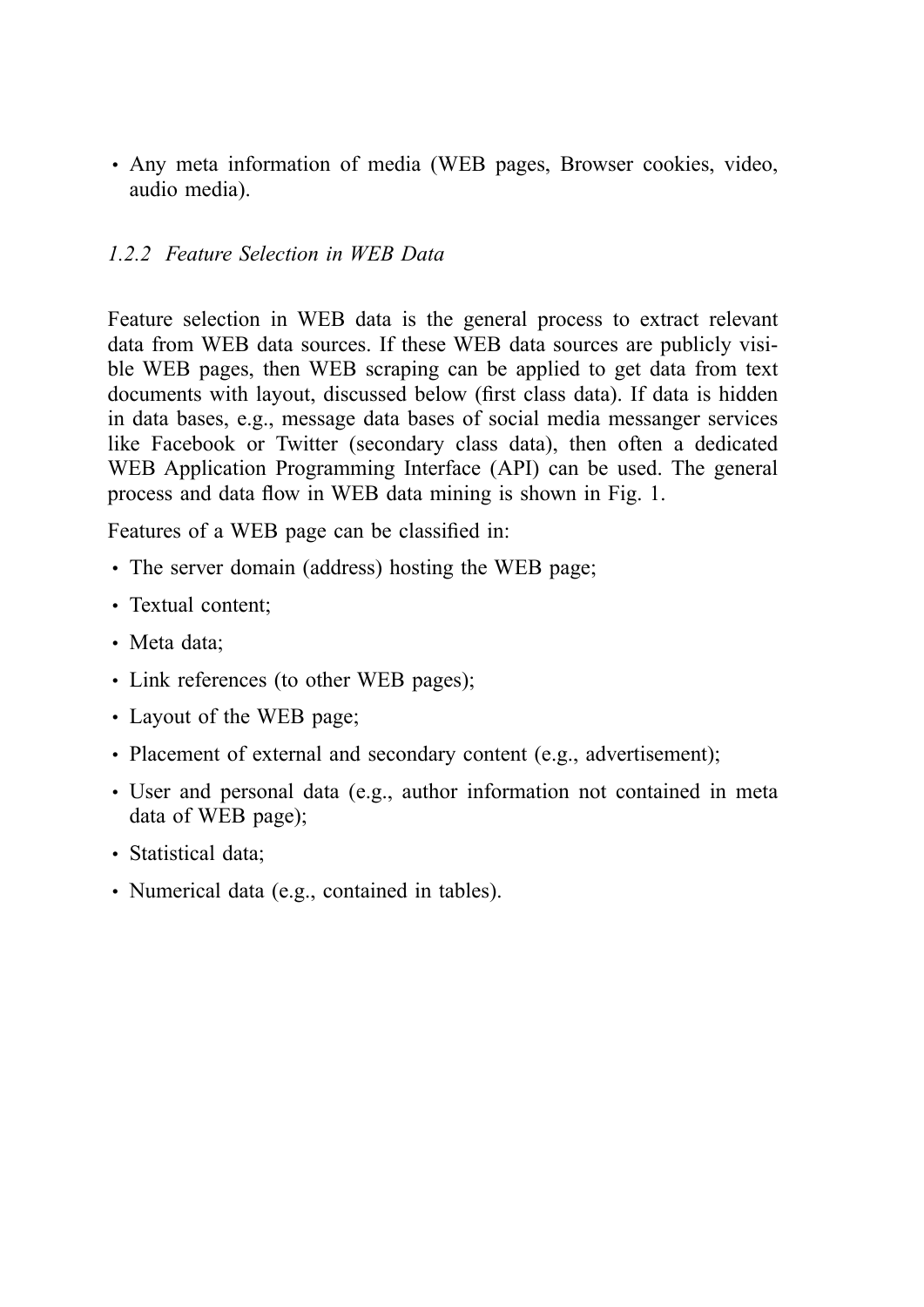

*Fig. 1. Principle functional and data flow diagram of the entire WEB mining task*

#### *1.2.3 WEB Data Application Programming Interfaces (WEB API)*

A common way to collect WEB sourced data is a dedicated WEB API that is provided by the service hosters, e.g., a social media messanger service. WEB API enable filtered access to the underlying data base content, in contrast to WEB scraping, that get access to the meta-level of the data with a visual representation. WEB APIs pose a advantages and disadvantages compared with the WEB scraping process addressed in this chapter primarily:

- WEB API causes often monetary costs, and the amount to be paid determines the data filter (e.g., maximal number of messages that can be accessed, data quality, data variables);
- WEP API can change without any notice and anytime, mostly changing the filter function;
- WEB API can be biased for commercial reasons (i.e., a source of error in sentiment analysis);
- WEB API provides directly structured data based on an ontology or schema, getting structured data from WEB scraping is a challenge and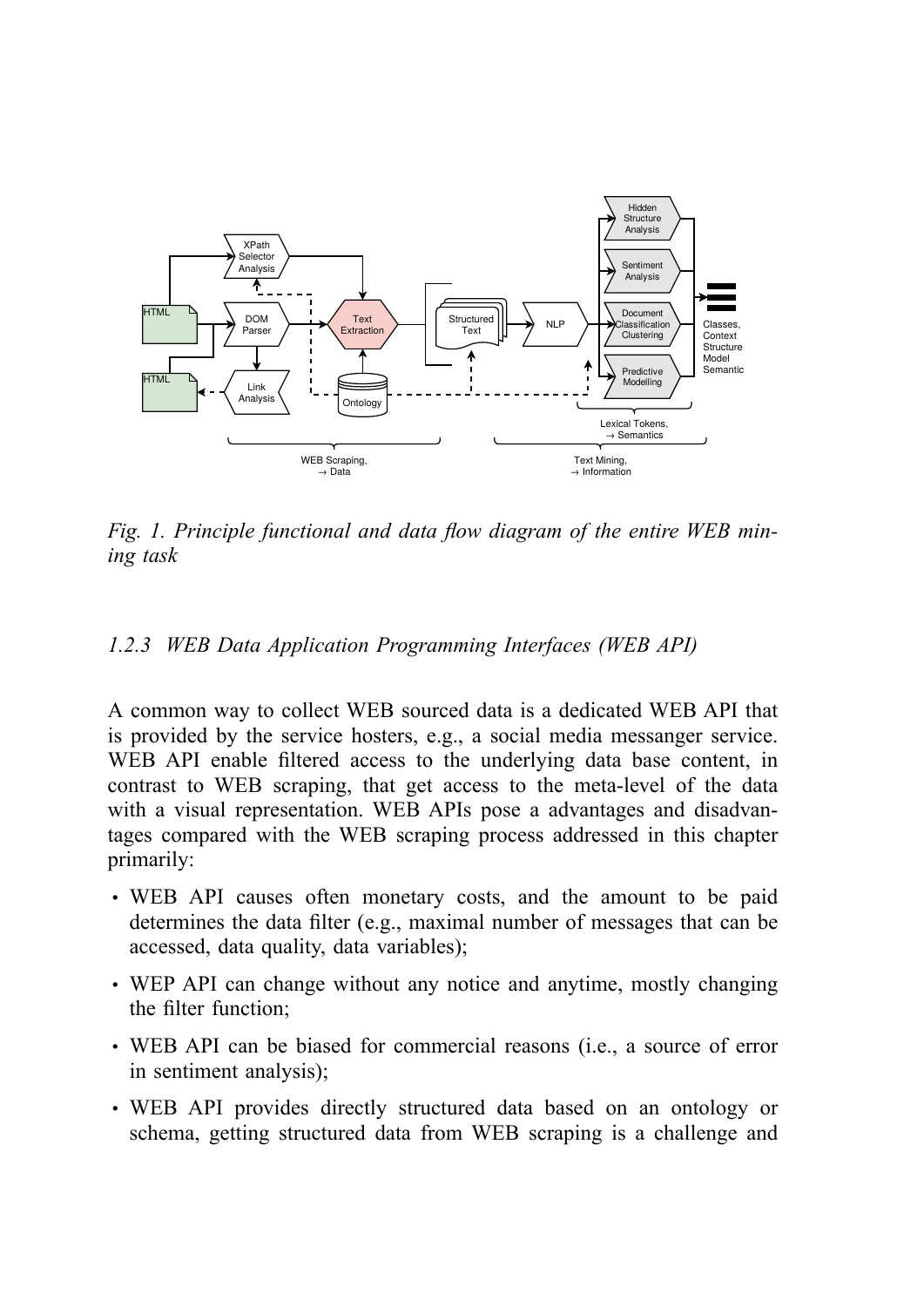require user interaction;

• WEB API can be accessed by any client software, WEB scraping can require a WEB browser and user interaction.

In the following Section the WEB scraping basics are introduced.

## *1.2.4 WEB Scraping and Crawling*

WEB scraping is widely known from search engine crawler robots and is the task to extract relevant data from WEB pages via generic HTTP requests with a automatically performed analysis of the HTML document mapping document elements on data structure.

## *1.3 HTML-Websites as a Data Source*

The Hyper Text Markup Language (HTML) is a common and widely used standard for the representation of originally text content, structure, and layout, in recent years extended to the representation of multi-media content including audio and video (HTML5), too. HTML is a domain-specific sub-set of the generalised Extensible Markup Language (XML) model, and XML is a sub-set of the Standard Generalized Markup Language (SGML). XML is a standard for creating languages that meet XML criteria like structural organisations and strict conformity to schemas (a language ontology). HTML is defined by its own schema.

XML as well HTML consists of tagged elements (tag) that can be nested. Nested tag elements create a tree structure. A tag consists of a tag name, optional attributes, and content (if any). Content of a tag element can either be a list of other tag elements (children elements) or plain text (including so called entities, discussed later). XML as well as HMTL groups information in hierarchies. The elements in documents relate to each other in parent/child and sibling/sibling relationships. The element names and their structural relationships are defined in a schema.

The content of a tag element (children elements) are enclosed between a tag specifier and an anti-tag specifier shown below:

```
1: <tag attribute=value ..>
2: ... children content ...
```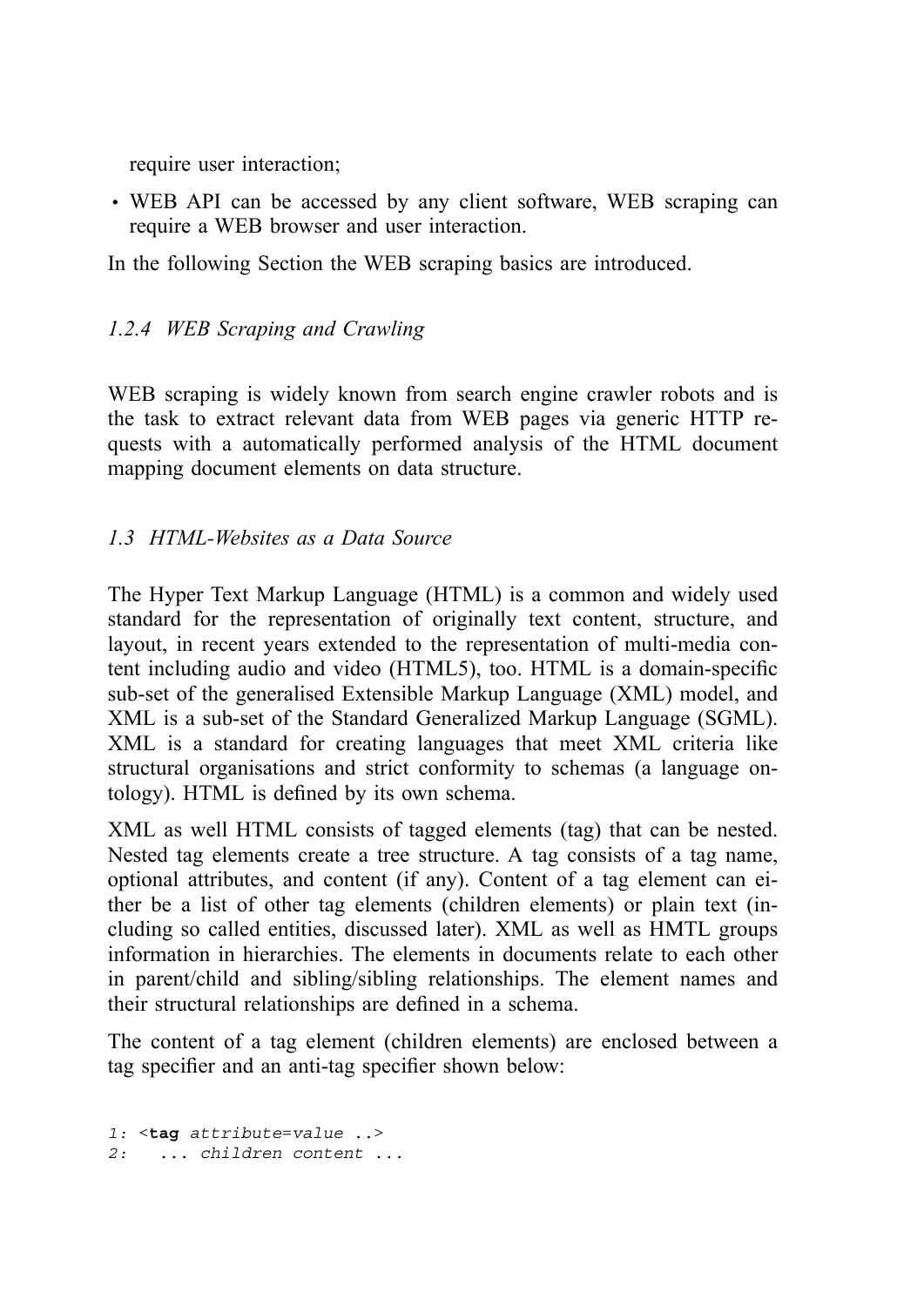*3:* </**tag**>

#### *Def. 1. XML/HTML tag element*

The nesting of elements creates document trees composing the Document Object Model (DOM). Each node of the tree is a HTML tag element, children of a HTML element spawn sub-trees.

To understand how web scraping functions, a description of the basic composition of a website and its pages and how a reader can inspect this composition, using modern browsers and some helper utilities, is introduced. A website is commonly identified by an URL and organised in pages that are linked.

An HTML file is plain text with a specific character encoding (e.g., UTF8 or ASCII with national code pages associating characters to numerical code). HTML markup enables the definition of structure, layout, and style formats. HTML defines the positioning (layout) or WEG pages, their content, and theit visual styles. An HTML file consists of a header defining meta attributes, styles, and script code, discussed later. The body consists of a page structure tree defining the order, position, and content of visuals. Visual styling can be defined by style classes or by individual styling of page content.

Here is an example of different representations of a person name "John Doe" (with the first word as the surname, and the second word as the family name) using different formats and languages (CSV: Comma Separated Values, JSON: JavaScript Object Notation):

```
Text: "John Doe"
CSV: John, Doe
JSON: { FirtName:'John', LastName:'Doe'}
XML: <name><first>John</first><last>Doe</last></name>
HTML: <html><head><title>Name</title></head><br/><br/>>body>
       <p>John Doe</p>
       </body></html>
```
#### *Ex. 1. Examples of data formats and representations*

As well as the plain text representation of the person name the HTML format looses the semantical relationship (first and last name), too. This can be an important side effect and challenge in WEB data mining to extract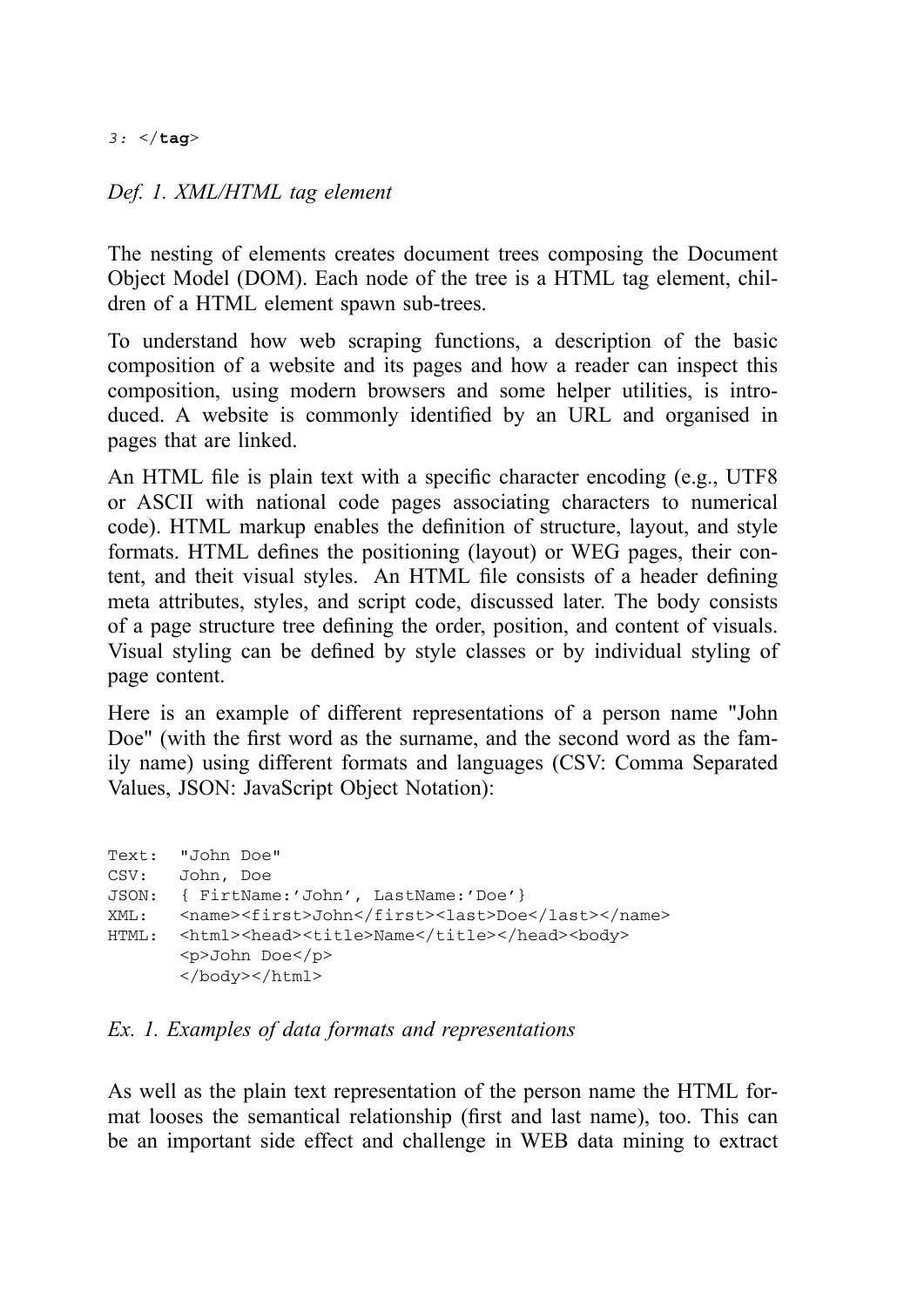structured content related to a more or less precisely defined ontology. An ontology defines semantical associations and structural relationships. The interpretation of XML or JSON content relies on ontologies giving tag names a meaning and context.

WEB browser and HTML support basically the following visuals (content boxes):

- 1. Text;
- 2. Images;
- 3. Audio- and Video media and players.

HTML supports the following structuring layouts for text visuals:

- 1. Section headings
- 2. Parapgraphs
- 3. Ordered lists (numbered)
- 4. Unordered lists (unnumbered)
- 5. Tables
- 6. Frames

The languages used to build web pages are basically HTML, CSS (cascading Style Sheets), and JavaScript, that are the technical targets of web scraping. Originally in the beginning of the WEB, a WEB page was organised as a paper with sections starting with a heading line and followed by content or sub-sections. For this purpose the heading tags exists (h1, h<sub>2</sub>, ...). Today, modern WEB sites are not organised in this onedimensional layout style anymore and was superseded by a two- or threedimensional dynamic layout.

## *1.3.1 From text content to structured data*

<span id="page-6-0"></span>Typically, text mining tasks are tasks that map plain text documents on structured and hierarchical feature records. There are structural and semantic features that have to be extracted from the raw text data. For example, a book is structured in chapters and sections. Chapters and sections can be considered as nested sub-documents.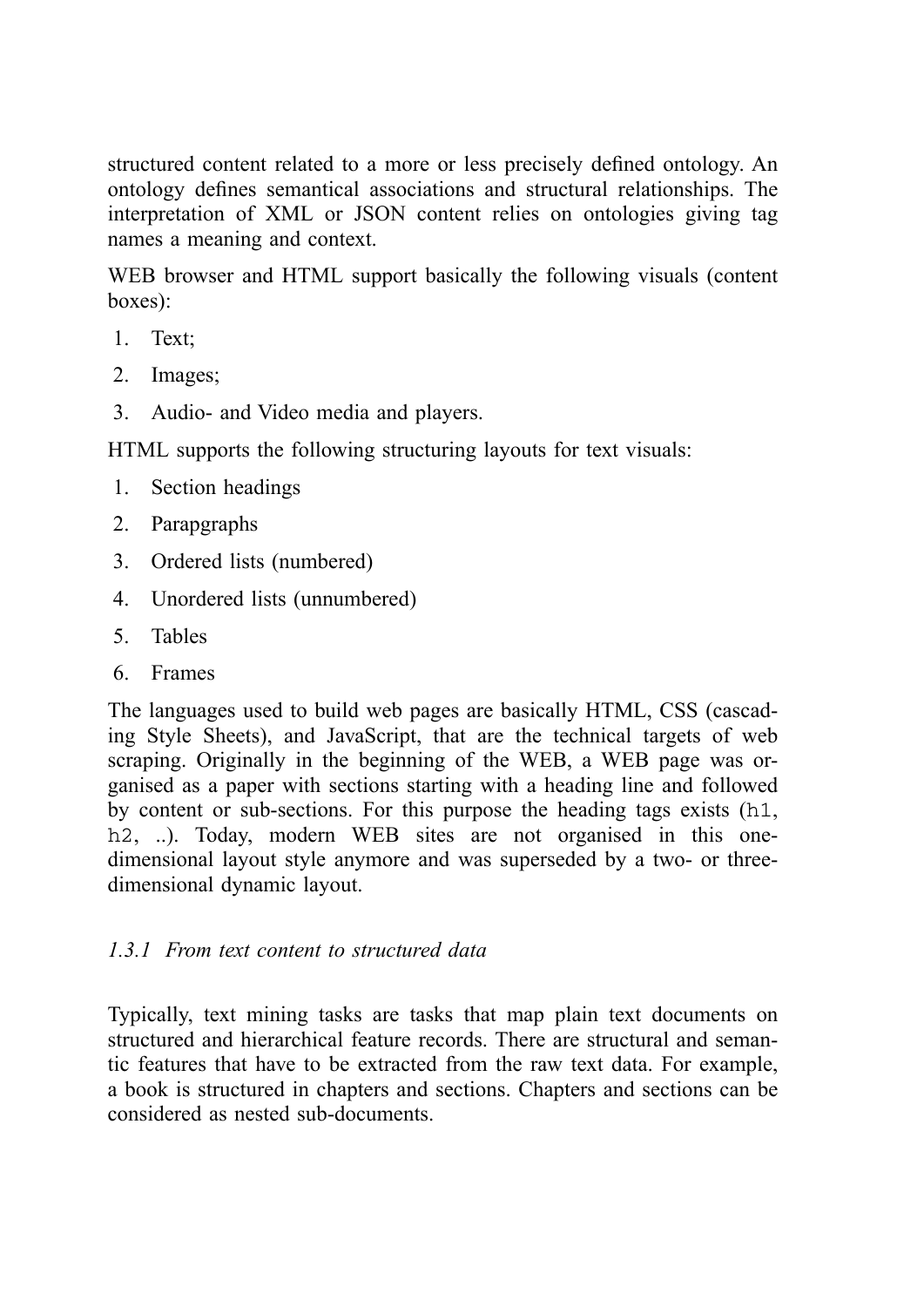Formally, the WEB data mining task *map* aims to map a text document *T* structured for visualisation and navigation and described by a document model schema *SS* on a data record structure *D* related to information semantics that can be described by an ontology model *OO*:

$$
\mathbf{map}(T):T|\mathbb{S}\to D|\mathbb{O}\tag{1}
$$

That means, the primary task to be solved is the derivation of a mapping relation function *M* (the model transformation function) that maps  $\mathbb{S}$  on *OO*, commonly a domain and problem specific function that cannot be derived automatically.

$$
M(T): \mathbb{S} \to \mathbb{O}
$$
 (2)

The WEB data mining function consists of three chained functions:

- 1. A parser function *P* that structures the plain text document by arranging text elements in a abstract text tree structure (*ATT*) in compliance to the document schema  $\mathbf{\mathcal{S}}$  (e.g., HTML);
- 2. A compiler function *C* that transforms the abstract text tree *ATT* to an abstract data structure format, commonly a data tree *ADT*, in compliance to the ontology *OO*;
- 3. A data formatter function *F* that transforms the abstract data tree *ADT* in the desired output data format *YY*, e.g. JSON

$$
\mathbf{map}(T) = F_{\mathbb{Y}}(C_{\mathbb{Q}}(P_{\mathbb{S}}(T))) \tag{3}
$$

The data record structure *D* consists of a set of attributes  $a_i$ . i.e,  $D = \{a_i\}$ , containing nested records and lists of elements. The document schema and the target data information ontology are typically lowly correlated.

In the following a short example shows the large gap between the document schema (here consisting of formatting elements like section headings or paragraphs) and the target data type (a bibliography data structure) as part of an ontology "Publication".

```
1: S := head, body
2: head := styles
3: styles := highlight | color | emphasis | footnote
```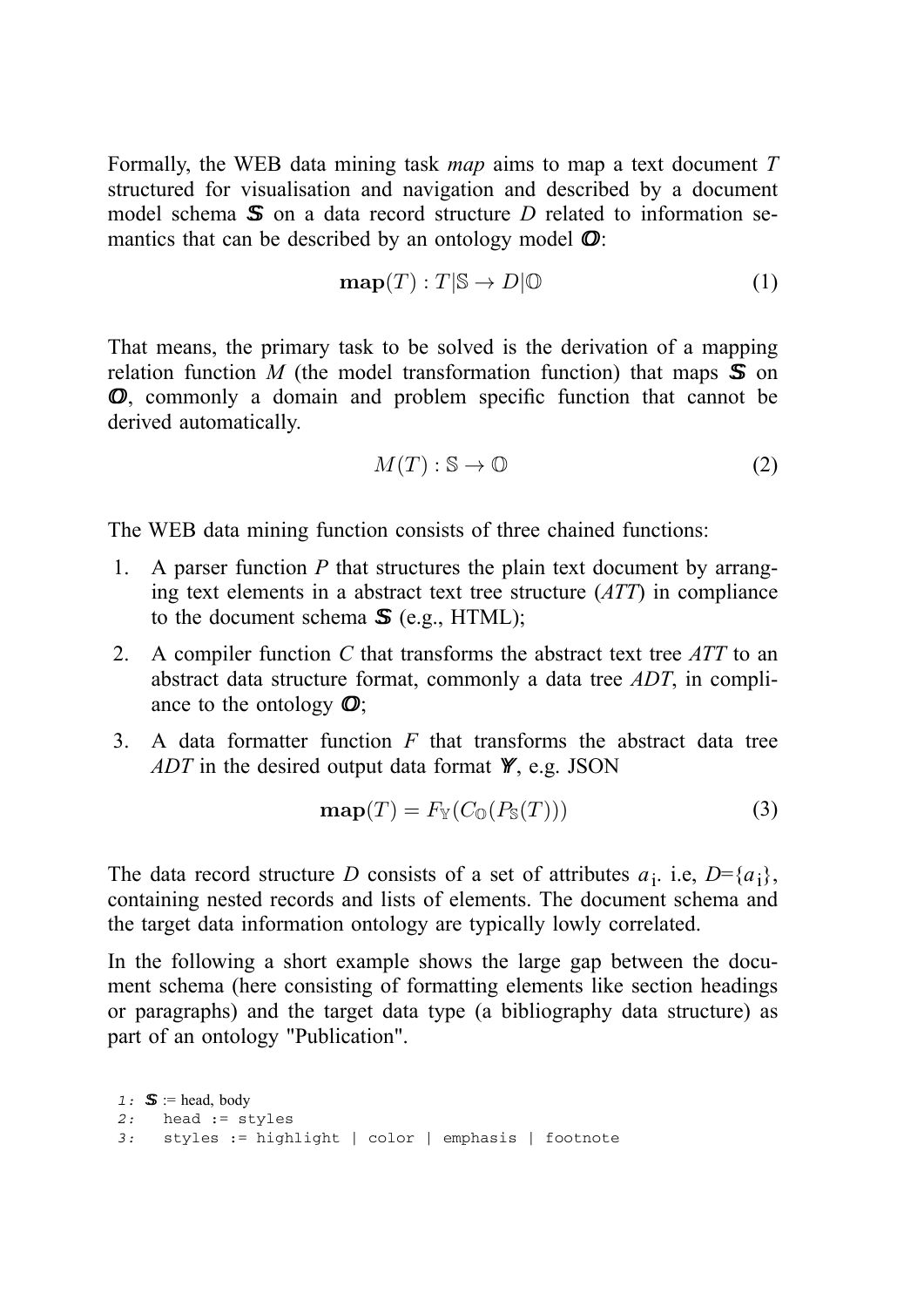```
4: body := heading | paragraph | list | table
5: ⇒
6: OO := Novel | Science | News | Advertisment
7: Science :=
8: { title:text,
9: affiliation:text,
10: homepage: text,
11: main-author: boolean,
12: abstract:text,
13: doi : text}
```
*Ex. 2. Comparison of a document schema describing the elements of a text document (e.g., a HTML document) and a information ontology describing a publication data base with different classes of papers.*

#### *1.3.2 HTML Elements*

There are a few HTML elements that are associated with language semantics summarized in the following table 1.

| <b>HTML</b> Tag                                                                                                                                                                                                                                                                                                                                                                                                                                                                                                 | <b>Semantic</b>                                                                                                                                                                                                                                                                                                                                                                                                                                                                           |  |                                                                                                                                                                              |                    |                                                                                             |                    |                                                                          |
|-----------------------------------------------------------------------------------------------------------------------------------------------------------------------------------------------------------------------------------------------------------------------------------------------------------------------------------------------------------------------------------------------------------------------------------------------------------------------------------------------------------------|-------------------------------------------------------------------------------------------------------------------------------------------------------------------------------------------------------------------------------------------------------------------------------------------------------------------------------------------------------------------------------------------------------------------------------------------------------------------------------------------|--|------------------------------------------------------------------------------------------------------------------------------------------------------------------------------|--------------------|---------------------------------------------------------------------------------------------|--------------------|--------------------------------------------------------------------------|
| $<$ title $>$                                                                                                                                                                                                                                                                                                                                                                                                                                                                                                   | The title of the page (header section)                                                                                                                                                                                                                                                                                                                                                                                                                                                    |  |                                                                                                                                                                              |                    |                                                                                             |                    |                                                                          |
| <meta/>                                                                                                                                                                                                                                                                                                                                                                                                                                                                                                         | The meta tag defines variables (header<br>section), e.g., keywords, character set                                                                                                                                                                                                                                                                                                                                                                                                         |  |                                                                                                                                                                              |                    |                                                                                             |                    |                                                                          |
| <h1></h1>                                                                                                                                                                                                                                                                                                                                                                                                                                                                                                       | Heading and start of a main section                                                                                                                                                                                                                                                                                                                                                                                                                                                       |  |                                                                                                                                                                              |                    |                                                                                             |                    |                                                                          |
| $\langle h2 \rangle, \langle h3 \rangle, $                                                                                                                                                                                                                                                                                                                                                                                                                                                                      | Deeper nested document sections                                                                                                                                                                                                                                                                                                                                                                                                                                                           |  |                                                                                                                                                                              |                    |                                                                                             |                    |                                                                          |
| $<$ bb> $<$ 4b> $<$ rb> $<$ bb>                                                                                                                                                                                                                                                                                                                                                                                                                                                                                 | A definition list assigning a descriptive<br>text to headline or topic (keyword)                                                                                                                                                                                                                                                                                                                                                                                                          |  |                                                                                                                                                                              |                    |                                                                                             |                    |                                                                          |
| <table><th><tr><td></td><td>A structured table organising text in rows<br/>and columns. If there is a separate header<br/>row the columns can be assigned to attri-<br/>bute names creating a record table.</td></tr><tr><td><math>\leq</math>a href=URL&gt;</td><td>The anchor tag provides (named) links to<br/>other documents or parts of the current<br/>page</td></tr><tr><td><link href="URL"/></td><td>External content is referenced and in-<br/>cluded in the current document</td></tr></th></table> | <tr><td></td><td>A structured table organising text in rows<br/>and columns. If there is a separate header<br/>row the columns can be assigned to attri-<br/>bute names creating a record table.</td></tr> <tr><td><math>\leq</math>a href=URL&gt;</td><td>The anchor tag provides (named) links to<br/>other documents or parts of the current<br/>page</td></tr> <tr><td><link href="URL"/></td><td>External content is referenced and in-<br/>cluded in the current document</td></tr> |  | A structured table organising text in rows<br>and columns. If there is a separate header<br>row the columns can be assigned to attri-<br>bute names creating a record table. | $\leq$ a href=URL> | The anchor tag provides (named) links to<br>other documents or parts of the current<br>page | <link href="URL"/> | External content is referenced and in-<br>cluded in the current document |
|                                                                                                                                                                                                                                                                                                                                                                                                                                                                                                                 | A structured table organising text in rows<br>and columns. If there is a separate header<br>row the columns can be assigned to attri-<br>bute names creating a record table.                                                                                                                                                                                                                                                                                                              |  |                                                                                                                                                                              |                    |                                                                                             |                    |                                                                          |
| $\leq$ a href=URL>                                                                                                                                                                                                                                                                                                                                                                                                                                                                                              | The anchor tag provides (named) links to<br>other documents or parts of the current<br>page                                                                                                                                                                                                                                                                                                                                                                                               |  |                                                                                                                                                                              |                    |                                                                                             |                    |                                                                          |
| <link href="URL"/>                                                                                                                                                                                                                                                                                                                                                                                                                                                                                              | External content is referenced and in-<br>cluded in the current document                                                                                                                                                                                                                                                                                                                                                                                                                  |  |                                                                                                                                                                              |                    |                                                                                             |                    |                                                                          |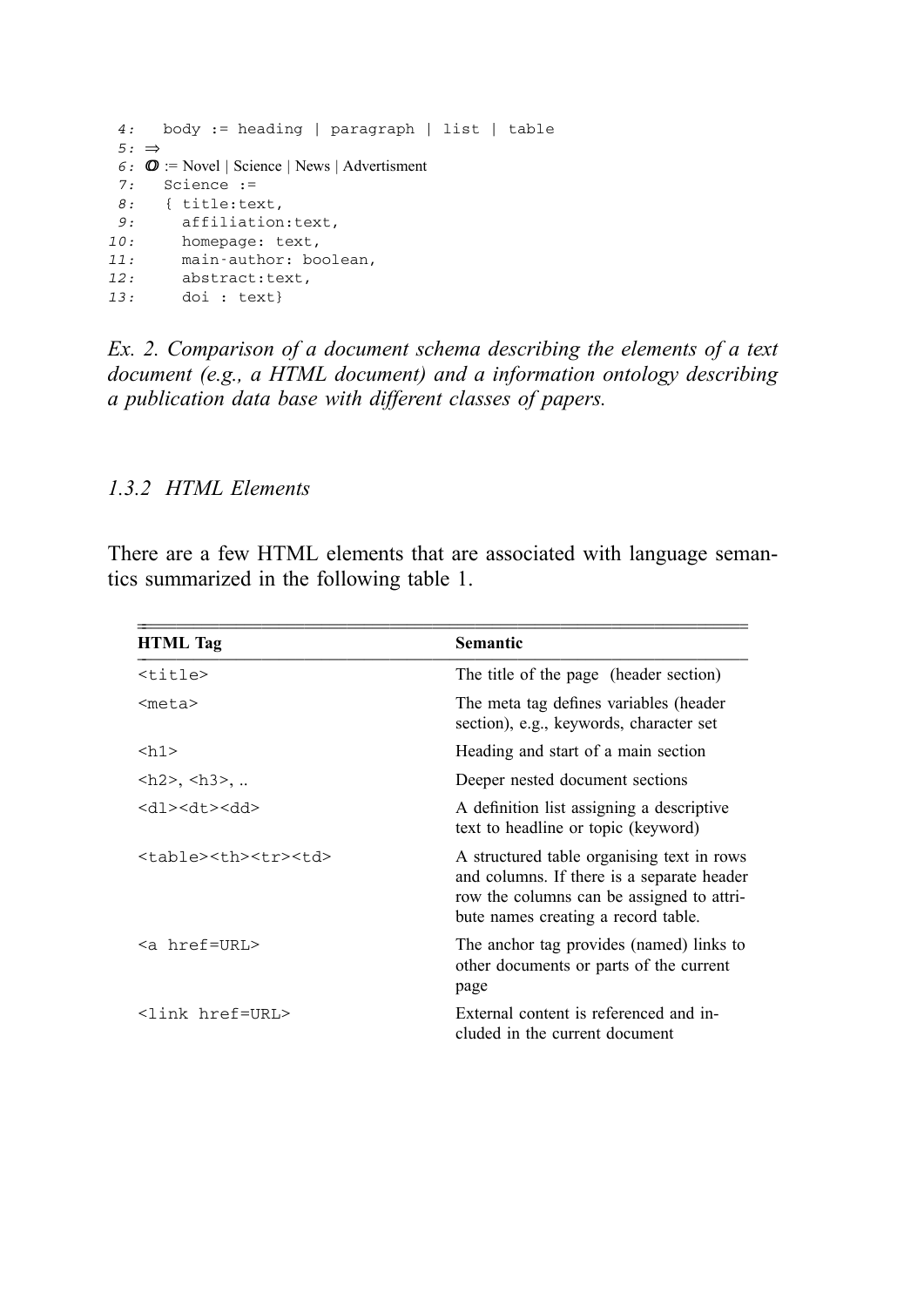| $\begin{array}{c} \textbf{HTML Tag} \\ \textbf{A} \textbf{I} \\ \textbf{I} \textbf{I} \textbf{I} \textbf{I} \textbf{I} \end{array}$ | <b>Semantic</b><br>External content is referenced and in-              |
|-------------------------------------------------------------------------------------------------------------------------------------|------------------------------------------------------------------------|
|                                                                                                                                     | cluded in the current document in a<br>separate and encapsulated frame |

*Tab. 1. HTML tag elements with structural or semantic associations*

Further tag elements like lists  $(\langle ul \rangle \langle \langle ul \rangle \langle \langle ul \rangle \langle \langle ul \rangle \langle \langle ul \rangle \rangle))$  provide only weak semantic and structural correlation of the WEB page with the extracted structured data.

Beside the tag element type, a tag element can be attributed by formatting styles (commonly not relevant for text mining) and style classes. Style classes can be used as a semantic mapper, although the style class name (not its associated style formats) is only a opportunistic indicator for document structure and element semantics. Style class to semantic or structure mapping have to be constructed for each new WEB site and in the worst case for every WEB page to be scanned.

Content can be hidden and only displayed on specific events (e.g., by click events performed by the user).

## *1.3.3 Feature Selection: Selecting Content*

The main challenge of extracting structured data from HTML documents is the selection of relevant elements and their mapping on feature types and hierarchies. Tree structured documents are typically parsed and analysed using paths of nodes along DOM node elements until nodes containing the relevant data are found.

Two different main data classes have to be distinguished:

- 1. Table and numerical data (organised in rows and columns with a mostly regular structure);
- 2. Text data (organised in sections).

Typically content is extracted by using descriptive methods, i.e., by providing patterns to select parts of the document. Common descriptive methods with pattern matching are regular expressions and Xpath expressions explained in the following sub-section. Dynamic content (e.g., a sub-range of lists with varying number of elements) is difficult to handle with patterns and pattern matching. State-based and problem-specific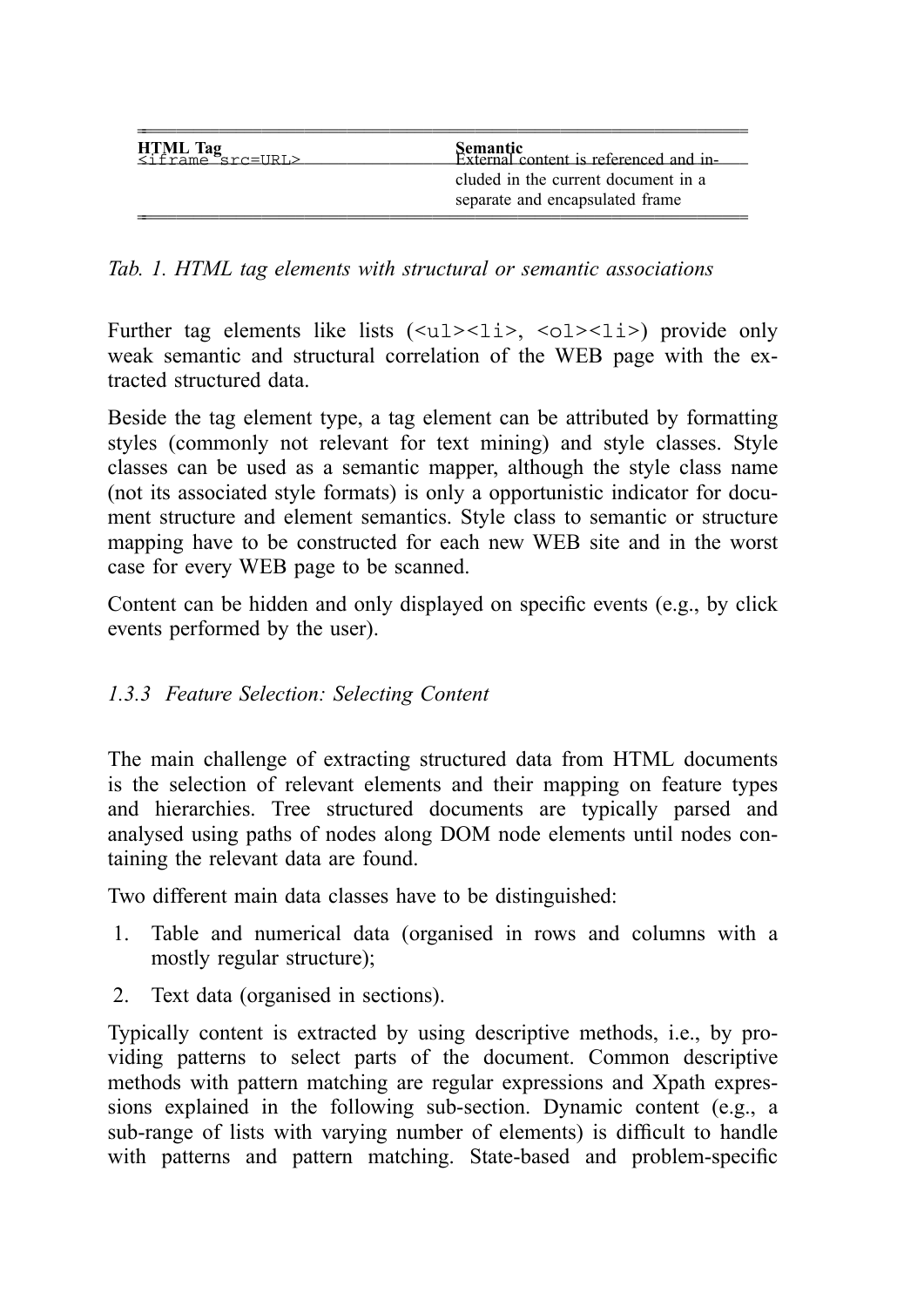parsers that search desired content iteratively can be a better choice to extract data from WEB pages. Pattern matching can mostly only applied to context-free problems (i.e., the absolute position of elements is not relevant). Context-dependent search requires state-based parser programmed for each specific search problem.

## **Regular Expressions**

Regular expressions are patterns used to match parts of text (e.g., sentences, keywords, numbers ..) associated with character combinations in strings. Regular expression can solve a broad range of text pattern matching and text extraction processes. Regular expressions are specially encoded text strings.

A regular expression consists of terminals (i.e., characters, character ranges, decimal numbers) that can only match one character or a static text string, or literals describing placeholders for dynamic content, shown in Table 2.

| <b>Expression</b>       | <b>Description</b>                                              |  |  |
|-------------------------|-----------------------------------------------------------------|--|--|
|                         | Matches any character                                           |  |  |
| $\setminus$ s           | Matches a space or tabulator character                          |  |  |
| $\setminus d$           | Matches a digit character                                       |  |  |
| $2\varepsilon$          | Matches the expression one or zero times                        |  |  |
| $[\alpha - \beta]$      | Matches a character in the range $\alpha$ to $\beta$            |  |  |
| $\lbrack \hat{a},]$     | Matches a character without the ones fol-<br>lowing             |  |  |
| $F^*$                   | Matches an expression $\varepsilon$ zero, one, or<br>more times |  |  |
| $\varepsilon$ +         | Matches an expression $\varepsilon$ one, two, or<br>more times  |  |  |
| $(\epsilon)$            | Defines a capturing group that can be<br>referenced             |  |  |
| $\epsilon$   $\epsilon$ | Alternation expression                                          |  |  |

## *Tab. 2. Regular expression syntax elements*

Regular expression cannot be used primarily for content extraction from HTML pages. But they can be used in a second step to extract or find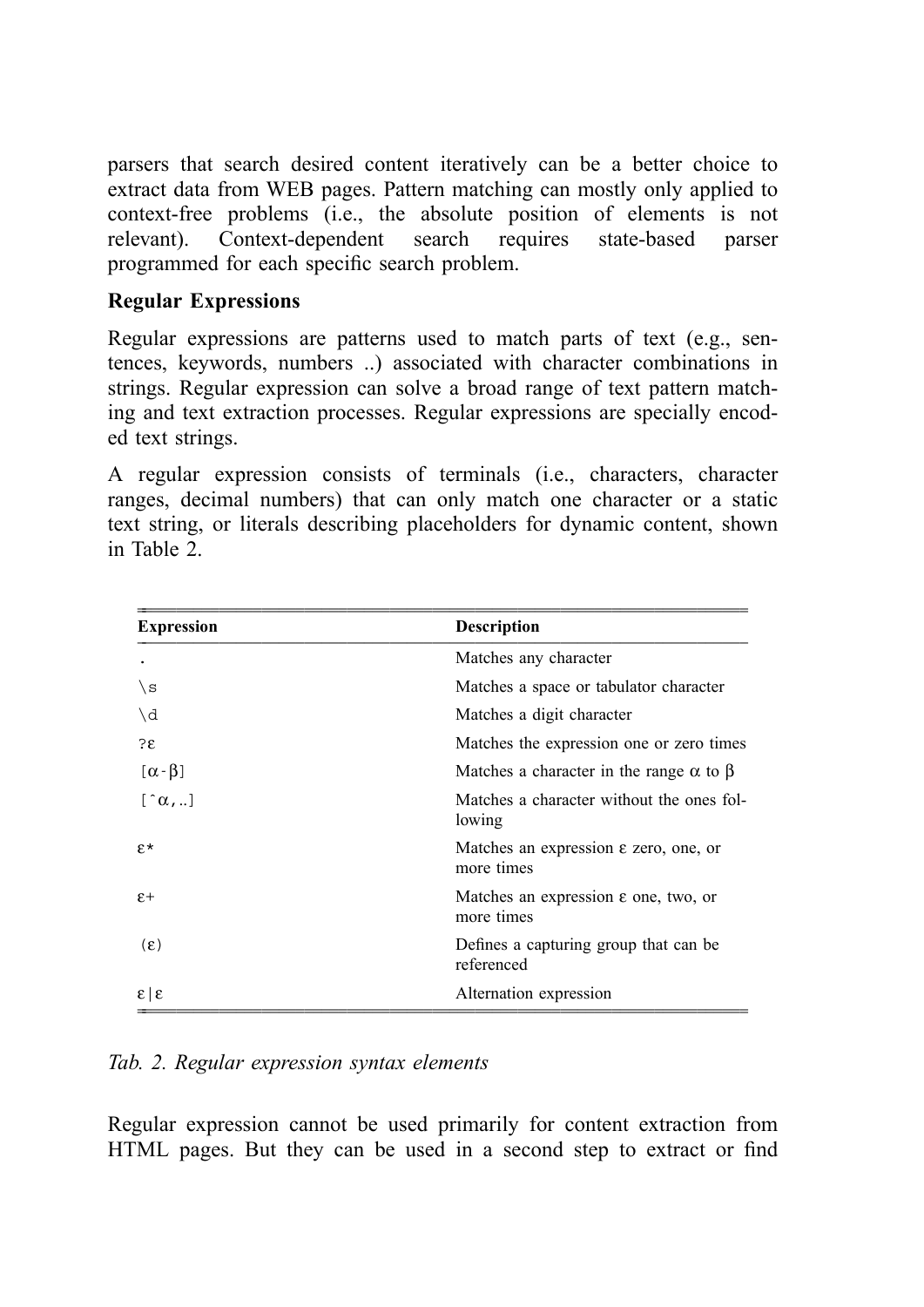relevant textual information from previously extracted text (that can contain a lot of non relevant information). Regular expressions must be used in conjunction with text function, e.g., a match or replace function, shown in principle in Ex. 3

```
1: text="The brown fox hunts white eggs"
2: text.match(/brown/)? ⇒ true
3: text.match(/white/)? ⇒ true
4: text.match(/brown[ ]+([ˆ ]+)/)? ⇒ ["fox"]
5: text.replace(/fox|egg/g,"animal")
6: \Rightarrow "the brown animal hunts white animals"
```
*Ex. 3. Regular expressions applied to a sentence*

#### **XPath Expressions**

XPath is a language for matching paths and patterns in tree-structured documents, i.e., XML or HTML documents. The XPath patterns address structure as well as data values. An XPath query uses a search pattern to return a list of matching nodes. An XPath is just a string descriptor composed of expressions, shown in Table 3.

| <b>Expression</b> | <b>Description</b>                                                                                          |
|-------------------|-------------------------------------------------------------------------------------------------------------|
| nodename          | Selects all nodes with the name "no-<br>dename"                                                             |
|                   | Selects from the root node                                                                                  |
| $\frac{1}{2}$     | Selects nodes in the document from the<br>current node that match the selection no<br>matter where they are |
|                   | Selects the current node                                                                                    |
|                   | Selects the parent of the current node                                                                      |
| @                 | Selects attributes                                                                                          |
| $\star$           | Any matching element                                                                                        |
| $\lceil n \rceil$ | Selects n-the element of a list                                                                             |
| last()            | Selects last element of a list                                                                              |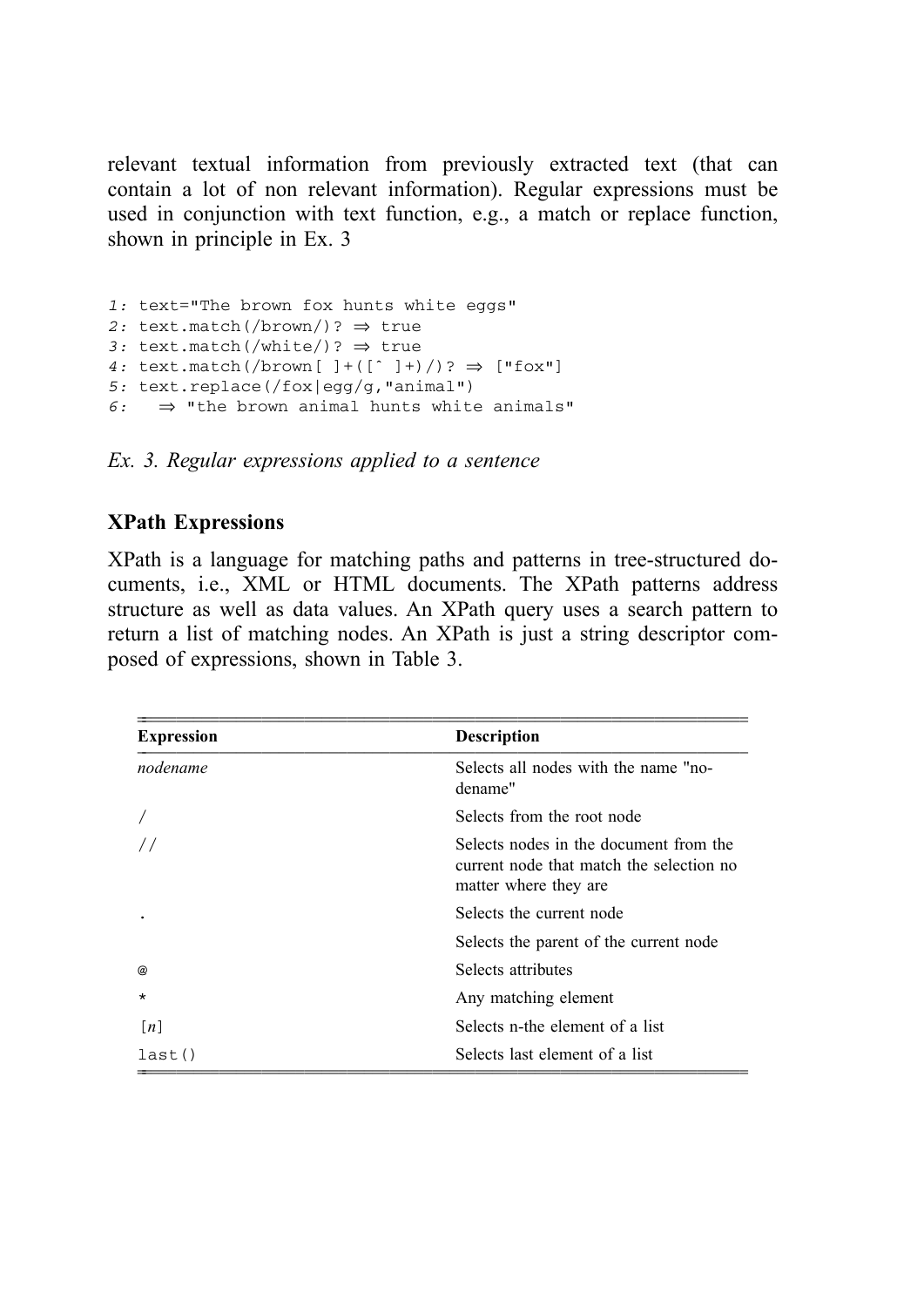Referencing content of a HTML WEB page with XPath selectors is a non-trivial task. HTML tag elements can be referenced by:

- 1. Their (unique) identity (*id*) attribute (one one hand producing the best matching, but sequences or lists of elements require exact details of all single element identity names);
- 2. Their style classes (if there is any meaningful relation between style names and content structure);
- 3. Their relative or absolute position in element lists;
- 4. Their relative or absolute position in the DOM tree.

In the following Ex. 4 some typical XPath expressions are shown. They will be used in the next section dealing with text extraction of a simple WEB page.

```
1: //*(contains(@class, "author")]
2: //span
3: //*[contains(@class,"blog") and
4: (((count(preceding-sibling::*) + 1) = 2) and
5: parent::*)]
6: //*[contains(@class,"date")] |
7: //*[contains(@class,"author")]
8: //*[(((count(preceding-sibling::*) + 1) = 1) and parent::*)]
9: //*[contains(@class,"date")]
```
*Ex. 4. Examples of XPath expressions*

Mapping the DOM content structure on the target data structure is a challenge. HTML element classes describe commonly formatting styles, not semantics and data structure. An extensive commonly hand crafted analysis of the WEB pages is mandatory.

## *1.3.4 Automatised Extraction and Machine Learning*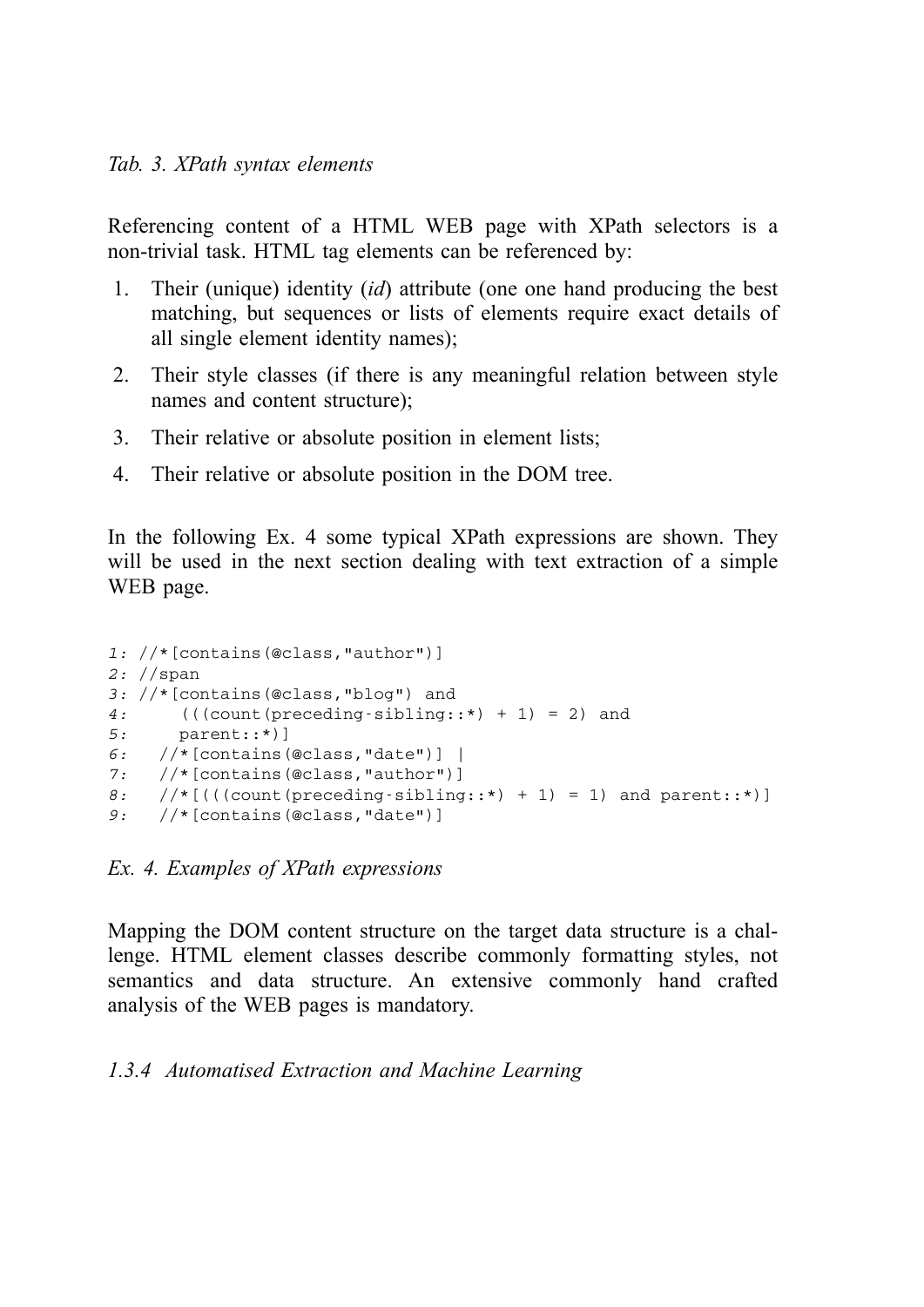The derivation of suitable selection patterns, e.g., using XPath expressions, can be a time-consuming and error prone task, shown in the practical Sec. [1.4](#page-15-0). After deriving a suitable set of pattern expressions, these pattern expressions must be associated with data mapping functions that map the raw extracted content to data structure. This task typically requires extensive scripting and programming. Finally, XPath expressions are contextand state-less and pose some limitations.

In [GRA13], the extraction pattern and the data structure mapping are merged by an advanced but minimalstic wrapping language OXPath. OX-Path extends XPath expressions with more advanced conditional expressions reducing under- and over-fitting of content extraction. OXPath handles patterns and actions on patterns together. Finally, OXPath enable multi-page navigation. Most WEB pages are split over multiple pages.

Beside the content extraction, validation is required to ensure a high data quality of the extracted content (avoiding under- and over-mapping). In [THO12], a complete WEB scraping framework is introduced decomposing the WEB scraping process in selection, validation, and reinduction functions with a high degree of reusability.

But all presented approaches require a significant amount of user and expert interaction. Automated data extraction from WEB content can utilize Machine Learning to extract structure from flat and noisy content. Using such methodology the WEB page content is extracted as a more or less contiguous block of text (linear text), e.g., discussed by [ZHO14]. An either supervised or unsupervised trained model *M* performs a block clustering of the linear text with a final classification and selection of the text blocks with respect to the target data structure.

#### *1.3.5 Dynamic versa Static Content*

Originally in the beginning of the WEB the pages were static text files stored on a file server. Each WEB request got a exact copy of the stored files. In the last decades dynamic creation of HTML pages by the server raises significantly, and today most WEB pages are created dynamically by using SQL data bases storing the content (data) and PHP frameworks creating the HTML document format and styling. This content is called server-based content.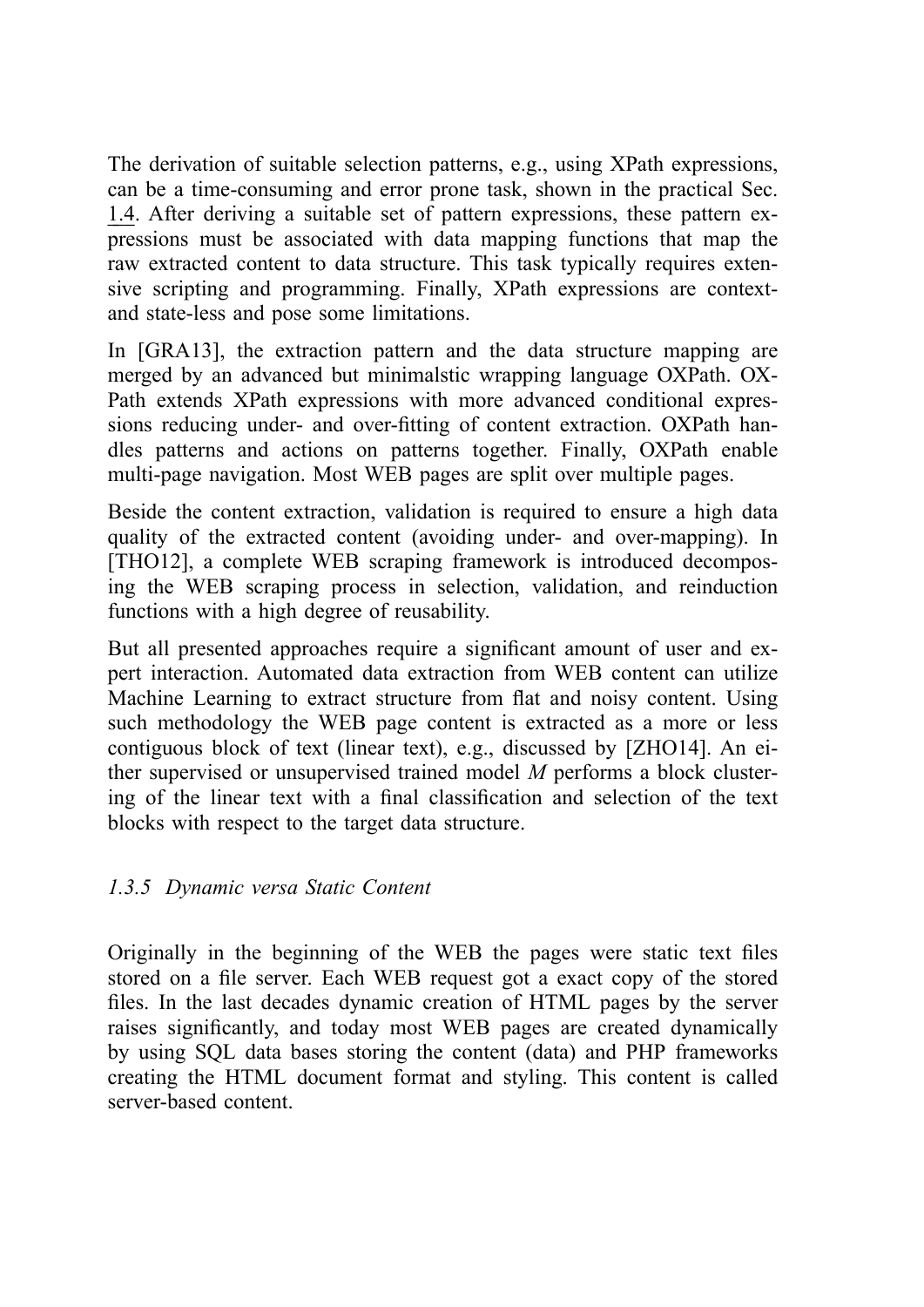By introducing the JavaScript programming language that can be embedded in any HTML document and executed by the browser another class of documents were created: Client-based dynamic content. JavaScript was primarily used to create interactive documents with dynamic layouts and visibility of content. JavaScript code can modify the DOM and therefore can load and present data from remote sources at viewing time. This capability makes it more difficult to get and extract desired content from a WEB page. Moreover, only requesting the WEB page is not sufficient. The code must be executed prior to content extraction.

Finally, the dynamically code-created content of the WEB page can depend on:

- 1. The WEB browser identification (the so called user-agent identification, e.g., 'Mozilla/5.0 (X11; SunOS i86pc; rv:45.0) Gecko/20100101 Firefox/45.0');
- 2. The location (Internet network address or geo-spatial location);
- 3. Cookies stored by the code of the WEB page (or by code of another WEB page from the same domain);
- 4. User (log-in) credentials;
- 5. User interactions (multi-modal: Mouse, Keyboard, ..).

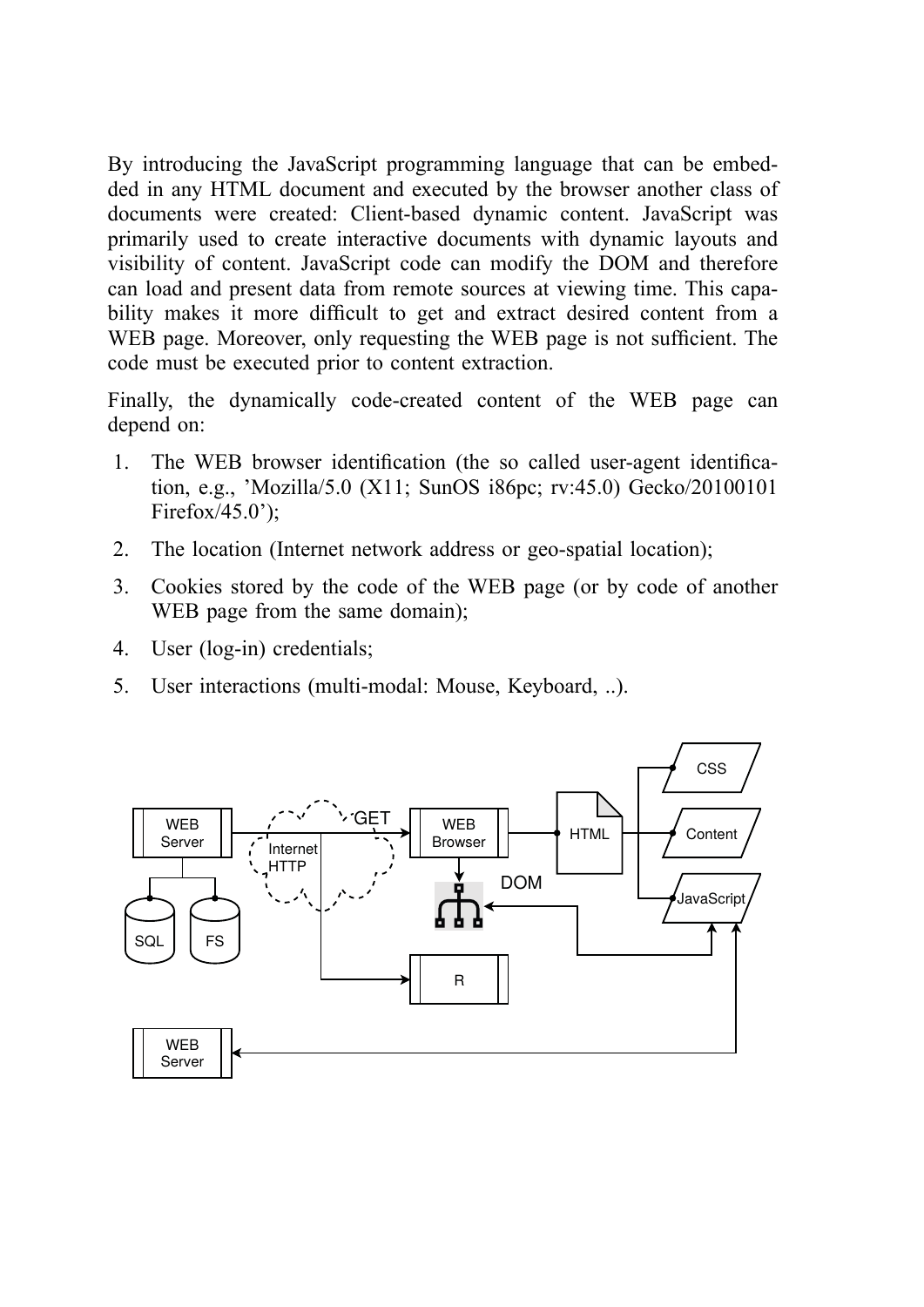*Fig. 2. A WEB server provides HTML files. An HTML file consists of style defintions, document content, and JavaScript code. The WEB server can create the HTML sources from a static file (system) or dynamically by using a data base and HTML templates (typically composed by PHP code). On client-side, JavaScript can modify the document content and can load external content or data, too, e.g., from a different WEB server.*

## <span id="page-15-0"></span>*1.4 Using R for data collection: How to parse web pages with a simple example*

In this section two practical examples of WEB data mining is demonstrated using the widely used statistical and data analysis software *R*. This examples show the programmatical implementation of the three mining functions introduced formally in Sec.  $1.3.1$ . The first example shows the extraction of table data (primarily numerical data), and the second example performs extraction of structured text content.

### *1.4.1 Demonstration*

#### *1.4.2 The visual appearance*

The following Fig. 3 shows an example page containing table structured data, and Fig. 4 shows an example page containing structured text in form of news snippet blocks arranged in a linear list. Both demonstration pages embed the relevant content in a navigation frame, typical for modern WEB site layouts.

The basis DOM structure of the first page is shown in Ex. 5. A challenge is the mixed layout of the table with header and data rows and two stacked sub-tables (for year 2021 and 2020).

The second demonstration page shows a list of news blog entries. Each news blog snippet contains a date, an author name, a headline, a keyword list, and a shortened preview of the news text. The preview and the news text can be switched in place by user interaction (clicking on the preview text field). The keyword list opens only by user interaction, too (hovering over the keyword field).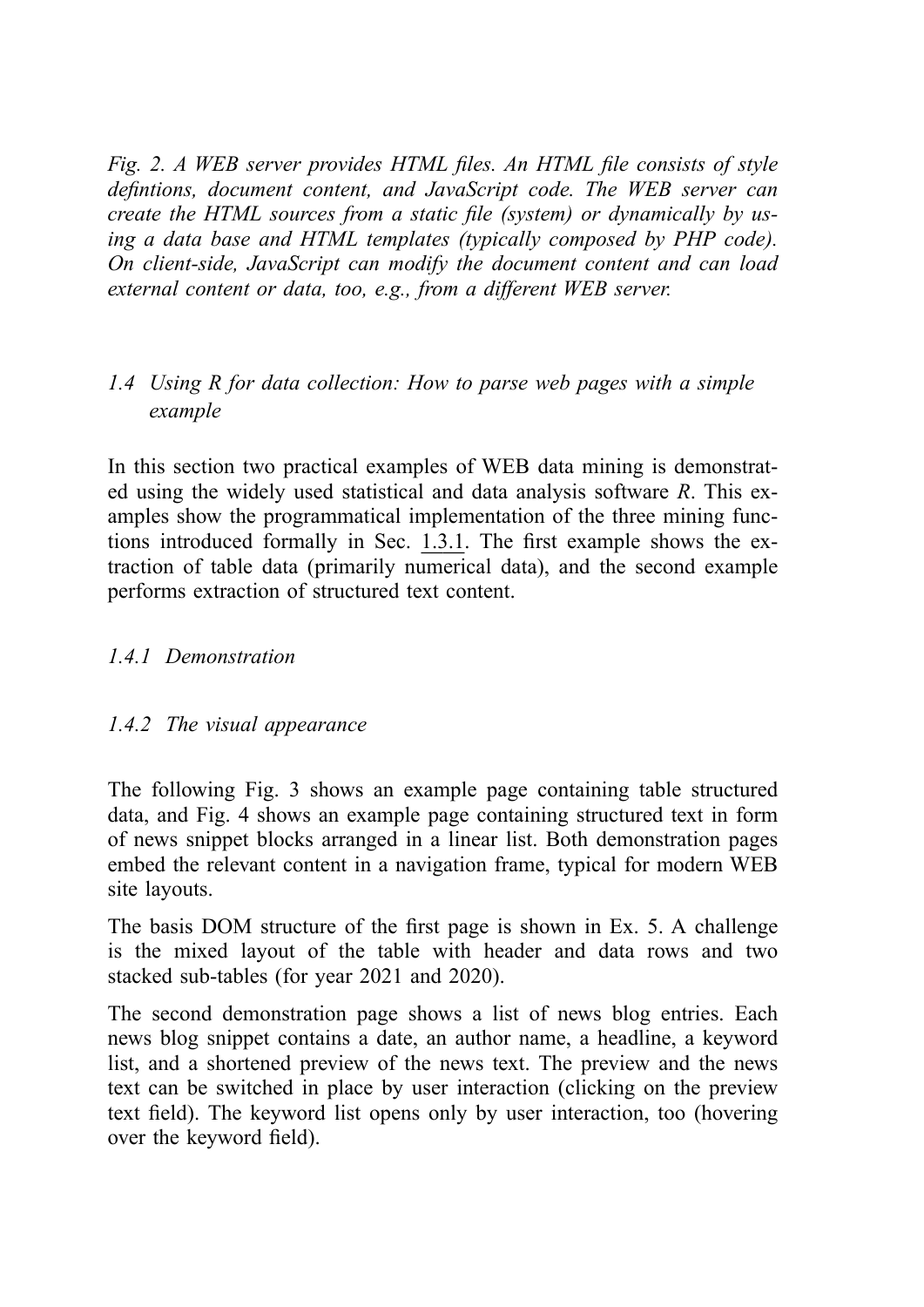| 2021      | Chrome | Edge/IE | Firefox        | Safari | Opera |
|-----------|--------|---------|----------------|--------|-------|
| January   | 80.3%  | 5.3%    | 6.7%           | 3.8%   | 2.3%  |
| 2020      | Chrome | Edge/IE | <b>Firefox</b> | Safari | Opera |
| December  | 80.5%  | 5.2%    | 6.7%           | 3.7%   | 2.3%  |
| November  | 80.0%  | 5.3%    | 7.1%           | 3.9%   | 2.3%  |
| October   | 80.4%  | 5.2%    | 7.1%           | 3.7%   | 2.1%  |
| September | 81.0%  | 4.9%    | 7.2%           | 3.6%   | 2.0%  |
| August    | 81.2%  | 4.6%    | 7.3%           | 3.4%   | 2.0%  |

#### **Browser Statistics**

Artificial Intelligence

About: University of Bremen

Medicine Politics Technology

(C) 2006-2020 Uwe Engel, Stefan Bosse, Lena Katharina Dahlhaus. Views: 3064

## *Fig. 3. Table Data Mining Demo 1: The visually and rendered appearance of the example WEB page shown by a typical WEB browser*

#### **Expert Blog**

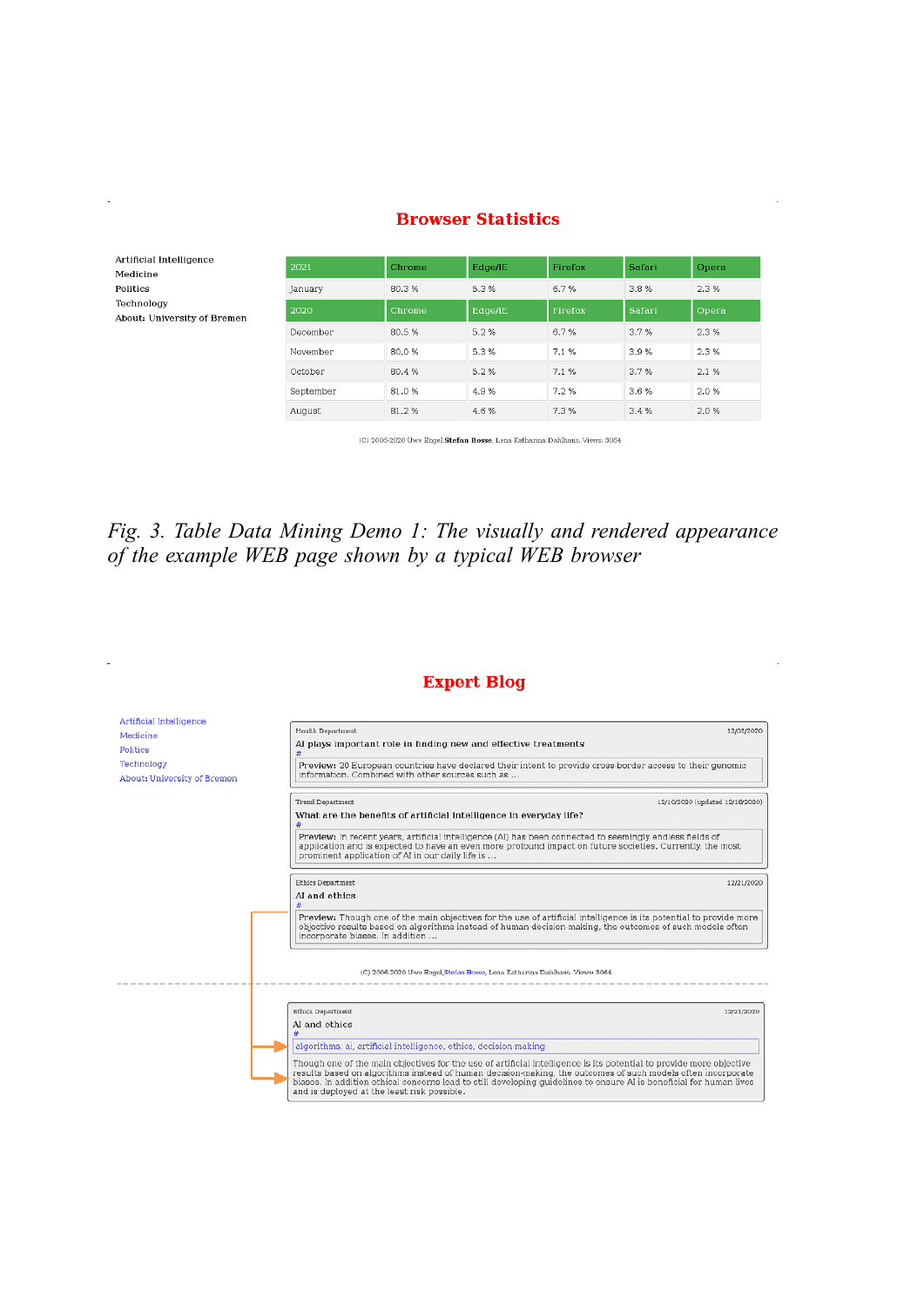*Fig. 4. Text Mining Demo 2: (Top) The visually and rendered appearance of the example WEB page shown by a typical WEB browser (Bottom) Expanded hidden content*

#### *1.4.3 The Document Object Model (DOM)*

The basic structure of the demonstration DOM is shown in Ex. 5 (showing irrelevant content) and 6 and 7 (showing relevant content containing the target data to be extracted).

```
1: html
       2: ├─head
 3: ├──style<br>4: <del>│</del>bodv
         -body
 5: |-script<br>6: |-h1#tex
 \begin{array}{ccc} 6: & \text{In1#text} \\ 7: & \text{div}(f1e) \end{array}7: ├──div(flex-container)<br>8: ├──div(column-left)
 8: \begin{array}{c} \n\hline\n-\text{div}(\text{column-left})\n\end{array}9: ├────ul
10: ├─────li
11: ├──────a(href="demo02.html")#text
12: ├───li<br>13: ├───a
                   -a(href="demo03.html")#text
14: ...
```
*Ex. 5. Start of DOM tree of both demonstration pages (up to here no relevant content)*

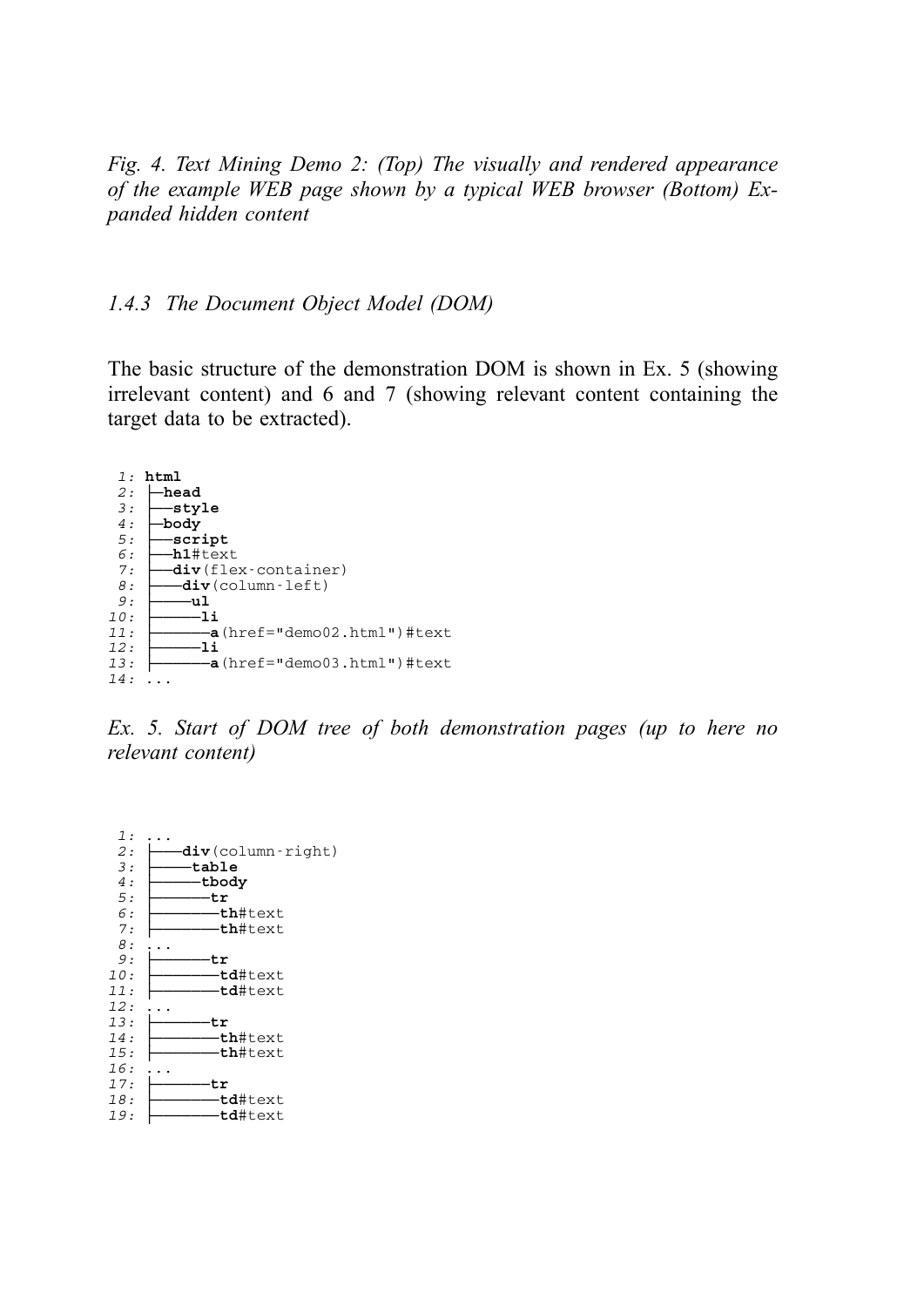*Ex. 6. First content relevant part of DOM tree of the demonstration page 1 containing a data table*

| <b>div</b> (column-right)<br>2:<br>3:<br><b>div</b> (blog)<br>4:<br><b>-span</b> (author) #text<br>5:<br><b>-span</b> (headline)#text<br>6:<br>7:<br><b>span</b> (tags)#text-<br>8:<br><b>-span</b> (id=text1)#text<br>9:<br>10:<br><b>div</b> (blog)<br><b>span</b> (author)#text<br>11:<br><b>-span</b> (headline)#text<br>12:<br>13:<br><b>span</b> (tags)#text-<br>14:<br>15:<br>span(id=text2)#text<br>16:<br>17: | 1: |                                 |
|------------------------------------------------------------------------------------------------------------------------------------------------------------------------------------------------------------------------------------------------------------------------------------------------------------------------------------------------------------------------------------------------------------------------|----|---------------------------------|
|                                                                                                                                                                                                                                                                                                                                                                                                                        |    |                                 |
|                                                                                                                                                                                                                                                                                                                                                                                                                        |    |                                 |
|                                                                                                                                                                                                                                                                                                                                                                                                                        |    |                                 |
|                                                                                                                                                                                                                                                                                                                                                                                                                        |    |                                 |
|                                                                                                                                                                                                                                                                                                                                                                                                                        |    | <b>-span</b> (tags-button)#text |
|                                                                                                                                                                                                                                                                                                                                                                                                                        |    |                                 |
|                                                                                                                                                                                                                                                                                                                                                                                                                        |    | span(id=preview1)#text          |
|                                                                                                                                                                                                                                                                                                                                                                                                                        |    |                                 |
|                                                                                                                                                                                                                                                                                                                                                                                                                        |    |                                 |
|                                                                                                                                                                                                                                                                                                                                                                                                                        |    |                                 |
|                                                                                                                                                                                                                                                                                                                                                                                                                        |    |                                 |
|                                                                                                                                                                                                                                                                                                                                                                                                                        |    | <b>span</b> (tags-button)#text- |
|                                                                                                                                                                                                                                                                                                                                                                                                                        |    |                                 |
|                                                                                                                                                                                                                                                                                                                                                                                                                        |    | span(id=preview2)#text          |
|                                                                                                                                                                                                                                                                                                                                                                                                                        |    |                                 |
|                                                                                                                                                                                                                                                                                                                                                                                                                        |    |                                 |

*Ex. 7. First content relevant part of DOM tree of the demonstration page 2 containing a news list*

The target data must be extracted from HTML *div* and *span* tag elements. The relevant data structure mapping can be achieved here by unique style classes (e.g., author, headline). This is commonly not the case and ambiguous data content types must be resolved either by HTML tag positions (relative and absolute), by an automatic posterior text analysis, or by hand.

*1.4.4 R Preparation*

The following code snippet Code 1 shows a basic *R* set-up loading required libraries and finally parsing the DOM tree of a WEB page. The libraries must be previously installed. The central library is *rvest*. The installation of the *rvest* packages via the install.packages("rvest") command has a lot of dependencies that requires attention and in particular the installation of additional system packages (e.g., development libraries with support for SSL, XML, HTTP to access and process HTML pages).

The HTML pages can be loaded via remote HTTP communication or from files stored previously in the local file system (e.g., by using a generic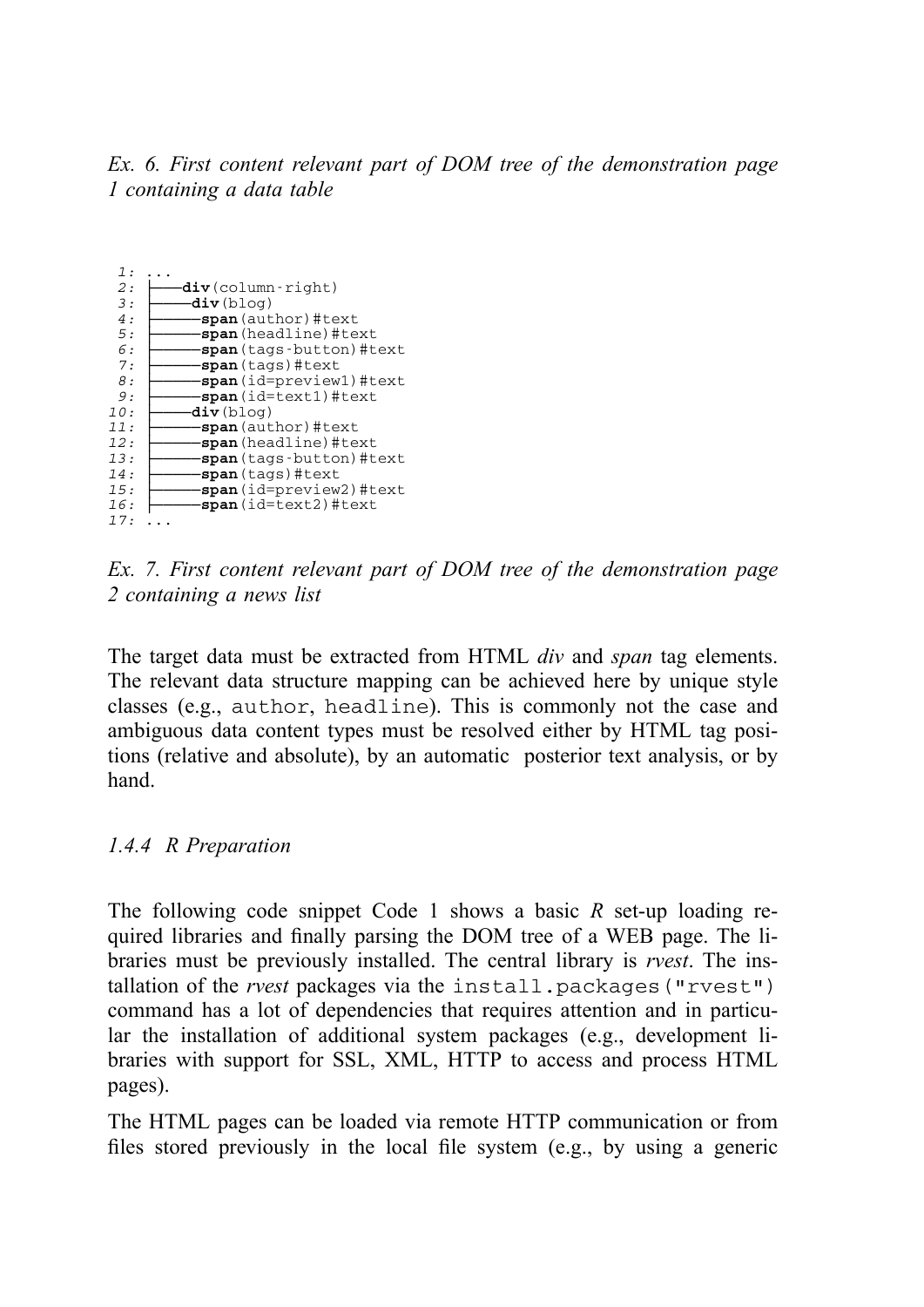WEB browser). Accessing remote WEB pages via R and HTTP is performed without providing user credentials and a user-agent. This anonymous request can be rejected by the remote WEB server.

```
1: # General-purpose data wrangling
2: library(tidyverse)
 3: # Parsing of HTML/XML files
4: library(rvest)
 5: # String manipulation
 6: library(stringr)
 7: # Verbose regular expressions
8: library(rebus)
 9: # Eases DateTime manipulation
10: library(lubridate)
11: # JSON formatting
12: library(jsonlite)
```
*Code 1. R set-up for WEB scraping*

*1.4.5 R Data Extraction*

```
1: # Load and parse DOM of HTML file
2: html <- read_html('demo01.html')
 3: rows <- html %>% html_nodes(xpath='//tr')
4: tables <- c()
5: table <- c()
 6:
 7: for (row in rows) {
 8: th <- row %>% html_nodes('th')
 9: td <- row %>% html_nodes('td')
10: if (!(th %>% rlang::is_empty())) {
11: # Start of a new table
12: if (!( table %>% is_empty)) {
13: tables <- append(tables,list(table))
14: }
15: table <- c();
16: table <- append(table,list(th %>% html text()));
17: }
18: if (!(td %>% rlang::is_empty())) {
19: # Append row to current table
20: table <- append(table,list(td %>% html_text()));
21: }
22: }
```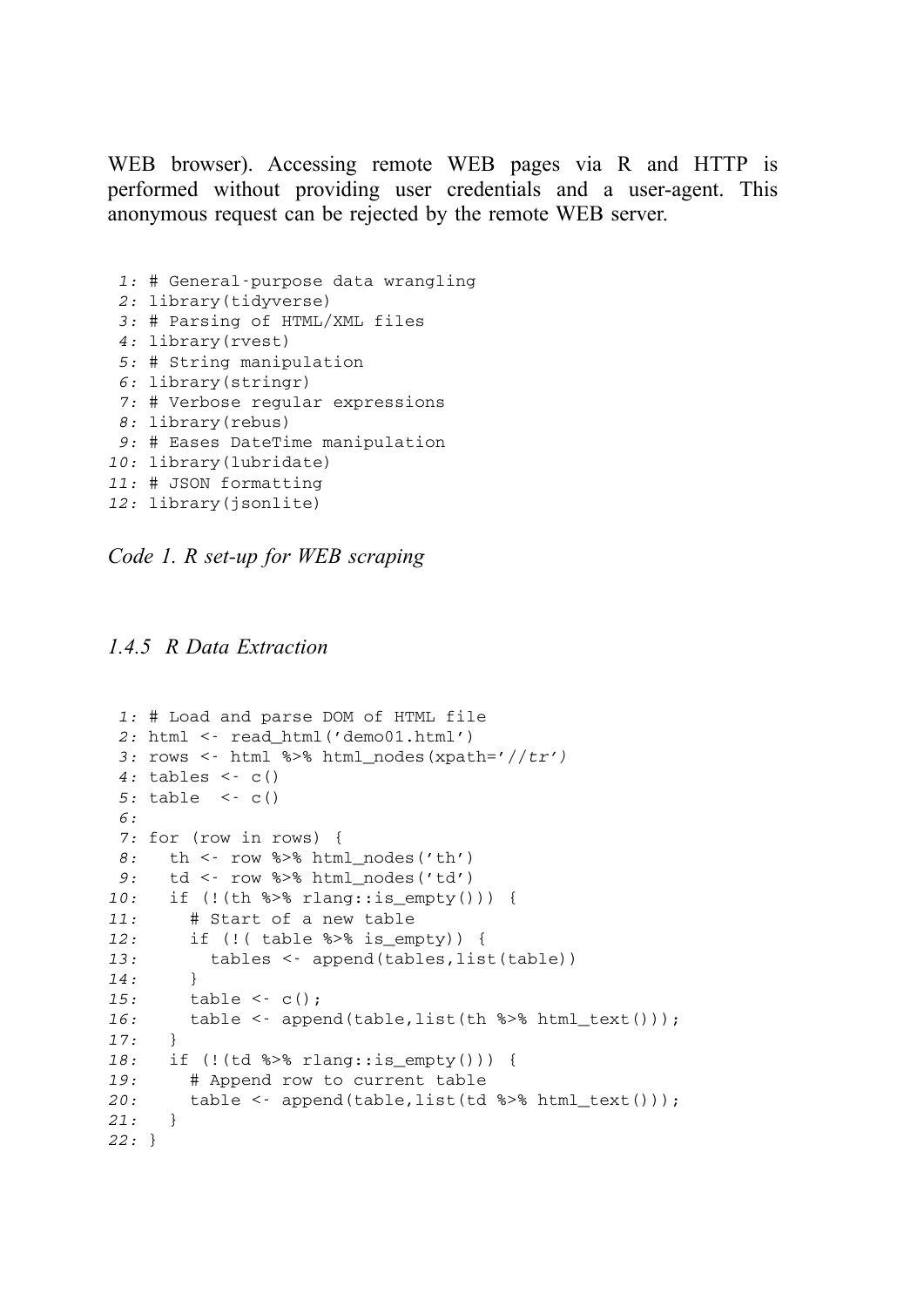```
23: # Append last table to tables list
24: if (!( table %>% is_empty)) {
25: tables <- append(tables,list(table))
26: }
27: # Format tables in JSON format
28: json <- toJSON(tables)
```

```
Code 2. Demo 1, Table extraction: Parse the HTML document and extract
content finally coded in JSON format
```

```
1: # Load and parse DOM of HTML file
2: html <- read_html('demo02.html')
3: # Selecting headline nodes
4: headlines <-
5: html %>% html_nodes(xpath='//*[contains(@class,"headline")]')
6: %>% html_text()
7: # Selecting authors/source nodes
8: sources <-
9: html %>% html_nodes(xpath='//*[contains(@class,"author")]')
10: %>% html_text()
11: # Selecting date nodes
12: dates <-
13: html %>% html_nodes(xpath='//*[contains(@class,"date")]')
14: %>% html_text()
15: # Create a compound data structure
16: data <- c();
17: for (i in 1:length(headline)) {
18: data <- append(data, list(list(headline=headlines[i],
19: source=sources[i], date=dates[i])))
20: }
21: # Format mining results in JSON format
22: json <- toJSON(data);
```
*Code 3. Demo 2, Text extraction: Parse the HTML document and extract content finally coded in JSON format*

The following tasks are to be performed:

- 1. Analyse the WEB page for relevant content and create XPath selectors by visual inspection by using a WEB browser to extract the content from the WEB page;
- 2. Parse and analyse WEB page for external links, store all WEB links in a list;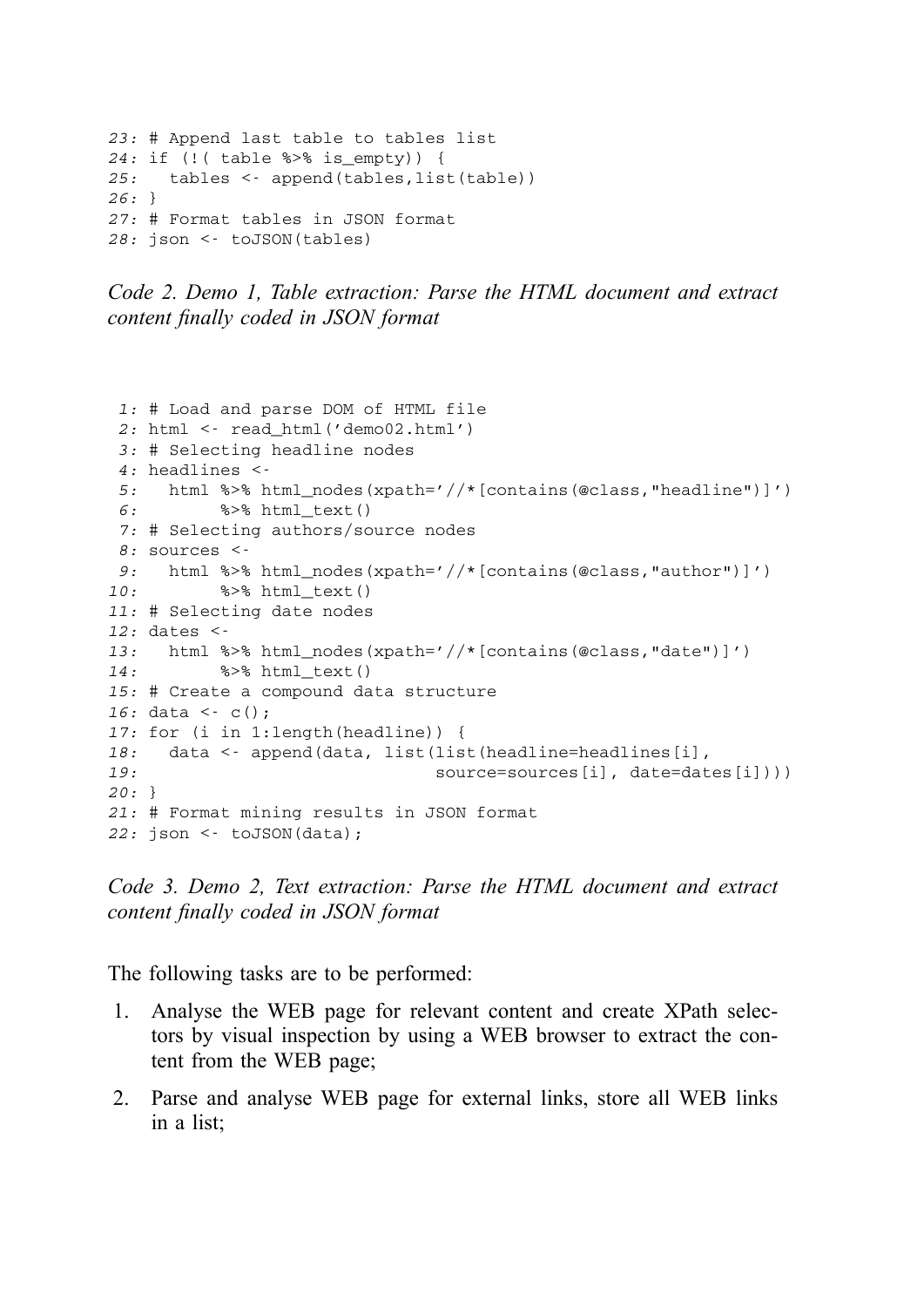- 3. Demo 1: Extract all tables as a list (array);
- 4. Demo 2: Extract all news blog snippets as a record list (array);
	- Each record should contain information about the author, date of publication, the headline, and the preview text;
- 5. Demo 2: Analyse linked WEB content contained in the news snippet;
- 6. Create a content tree with all the referenced sub documents (both demonstrations).
- 7. Create a JSON data object from the extracted content.

Program code 2 and 3 produce a JSON object with the following type signature:

```
type table = table []
type table = (number|string) [][]
type news = { headline: string [],
              source: string [],
              date: string []} []
```
The date attribute of each entry has to be further processed to create a uniform date format. Some date entries contain auxilliary text like "updated on".

The output from demo #1 is:

```
[[["2021","Chrome","Edge/IE","Firefox","Safari","Opera"],
  ["January","80.3 %","5.3 %","6.7 %","3.8 %","2.3 %"]],
 [["2020","Chrome","Edge/IE","Firefox","Safari","Opera"],
  ["December","80.5 %","5.2 %","6.7 %","3.7 %","2.3 %"],
  ["November","80.0 %","5.3 %","7.1 %","3.9 %","2.3 %"],
 ["October","80.4 %","5.2 %","7.1 %","3.7 %","2.1 %"],
  ["September","81.0 %","4.9 %","7.2 %","3.6 %","2.0 %"],
  ["August","81.2 %","4.6 %","7.3 %","3.4 %","2.0 %"]]]
```
The output from demo #2 is:

```
[{"headline":["Solidarity with Members of Boğaziçi University"],
 "source":["Health Department"],
 "date":["12/02/2020"]},
{"headline":["Arctic Climate Change: From Greenhouse to Icehouse "],
 "source":["Trend Department"],
 "date":["12/10/2020 (updated 12/18/2020)"]},
 {"headline":["Workshop: Cognitive Architectures for Robots"],
 "source":["Ethics Department"],
 "date":["12/21/2020"]}]
```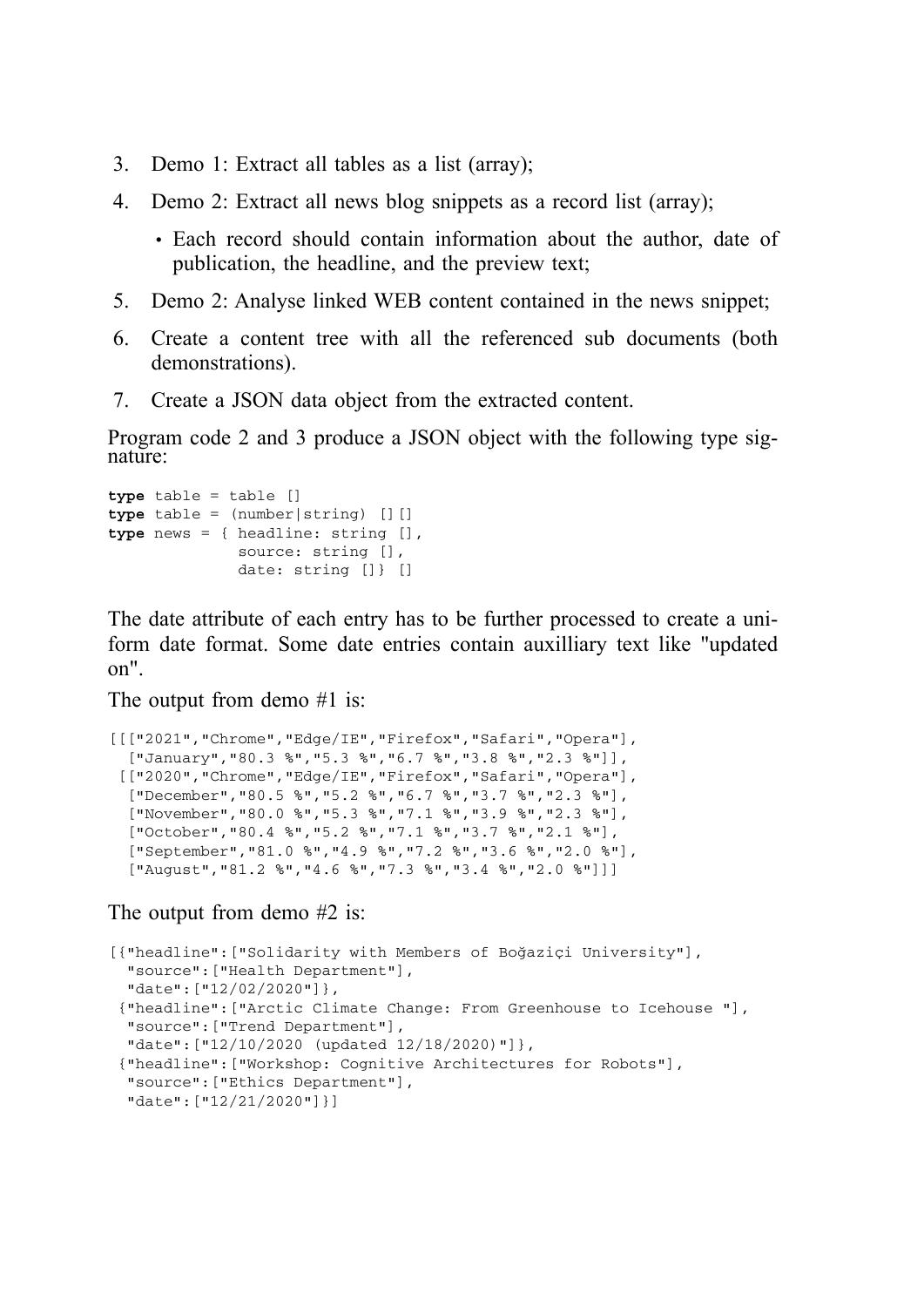More details using *R* and *rvest* performing WEB scraping and data mining can be found in [MUN15].

#### *1.4.6 XPath Selection*

XPath content filters have to be defined to extract parts of the HTML DOM tree that contain the desired data content. The XPath selectors provide automatic filtering of HTML element nodes. They are not able to extract the text content (except in some simple cases) and perform the mapping to the target data structure.

XPath selectors have to be created by visual inspection of the WEB page(s) under test. A naive way to specify an XPath selector is inspecting the DOM tree by using the DOM inspector tool contained in any modern WEB browser. But this can be a highly complex and time consuming process considering modern blown-up WEB pages created by client- and server-side code.

Another more efficient and reliable way is using a dedicated XPath inspector written in JavaScript and executed in the target WEB page context. By side loading injection and content framing it is possible to analyse arbitrary WEB pages by using a WEB browser and the inspector framework contained in a (locally stored) HTML wrapper document (named frame.html). The HTML wrapper document loads the target WEB page in a HTML frame and injects the inspector software.

Due to cross-origin access policy restrictions the target WEB page must be downloaded first (e.g., by using the WEB browser itself).

After the inspector was loaded in the target page context, HTML DOM elements can be selected visually by clicking on the elements. An appropriate HTML and XPath selector is created that can be used in *R* and *rvest*.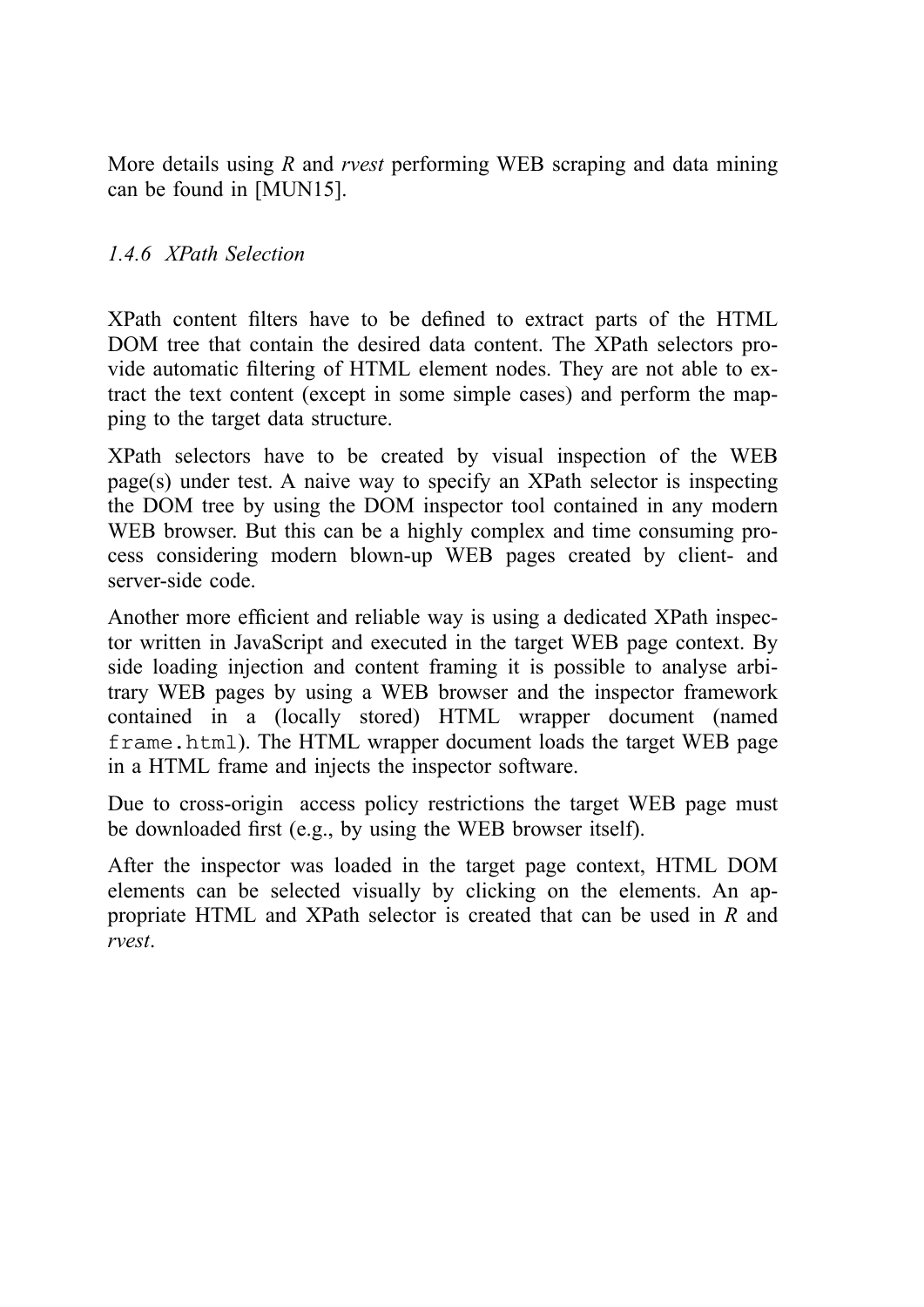

*Fig. 5. XPath Inspector injecting diagnostics and highlighting code in the test page (DUT)*

## *1.5 The Real World and Challenges*

In the previous section WEB data mining was demonstrated with a simple static WEB page. Accessing data from today real-world WEB pages has to address different difficulties:

1. The WEB server delivers browser-specific content. A generic HTTP request, i.e., by *R*, provides no user-agent information, i.e., an identification of the WEB browser that requests the page. The result of the request is unpredictable and ranges from a default WEB page notification (WEB browser not supported) to the desired content. Furthermore, modern WEB sites support mobile devices with limited user interaction capabilities and targeting small screen size layouts. Without proper user-agent information the WEB server can return a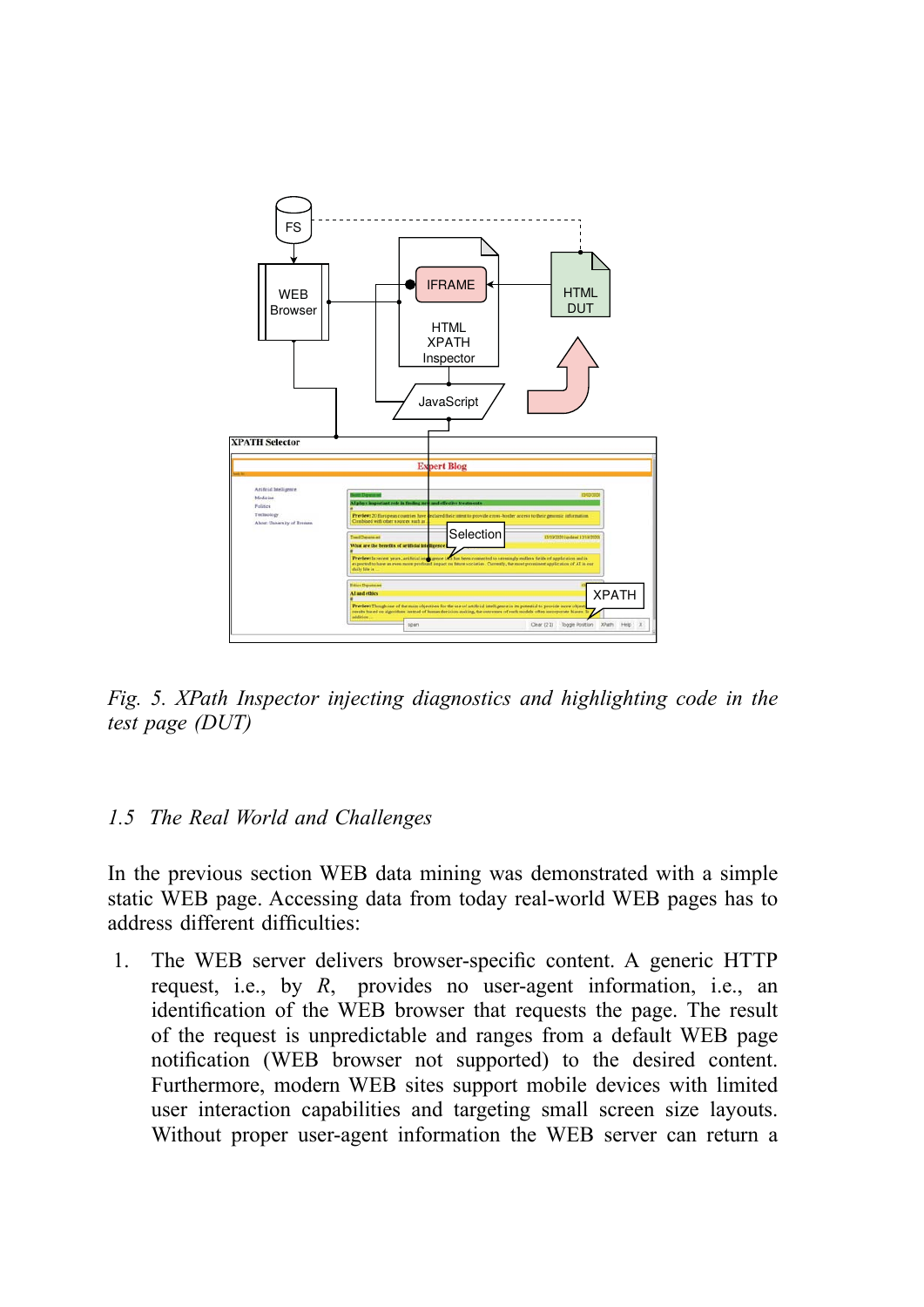limited version of the WEB page with reduced content, too.

- 2. The access of a WEB page requires user authentication (accessrestricted content).
- 3. The content is built dynamically by client-side JavaScript code
- 4. The content is blocked due the usage of cookie storage violating German/European privacy restrictions and require user interaction to allow exceptions. The content blocking is mostly limited to the visual representation and do not affect the DOM of the HTML page, but there is no guarantee that the desired data content is available before user interaction.
- 5. The data content structure is not related with unique HTML tag elements and styles (style classes), i.e., there is no bijective mapping function *map*:  $T \Leftrightarrow D$ . This is a typical problem in dynamically created content, e.g., by using data-base driven server frameworks like TYPO3.
- 6. The structural HTML elements like headings h1, h2, .. , are used in a misleading context with a high degree of ambiguity. The following real-world examples demonstrates this issue. Heading elements are often used to ease recognition of relevant highlighted content for search engine crawlers (like news headlines).

## *1.5.1 Complex Example WEB Page*

To demonstrate the challenges of WEB scraping of complex dynamically server-created WEB pages, a final example with the widely used TYPO3 content management system (CMS) created WEB page from the University of Bremen is shown in Fig. 6 and analysed. This WEB page shows complex and nested content layout. In TYPO3, like any other CMS, content management is completely separated from content layout and styles. This leads to a significant decorrelation of HTML DOM structure and styles from content and data structure (loss of semantic relation).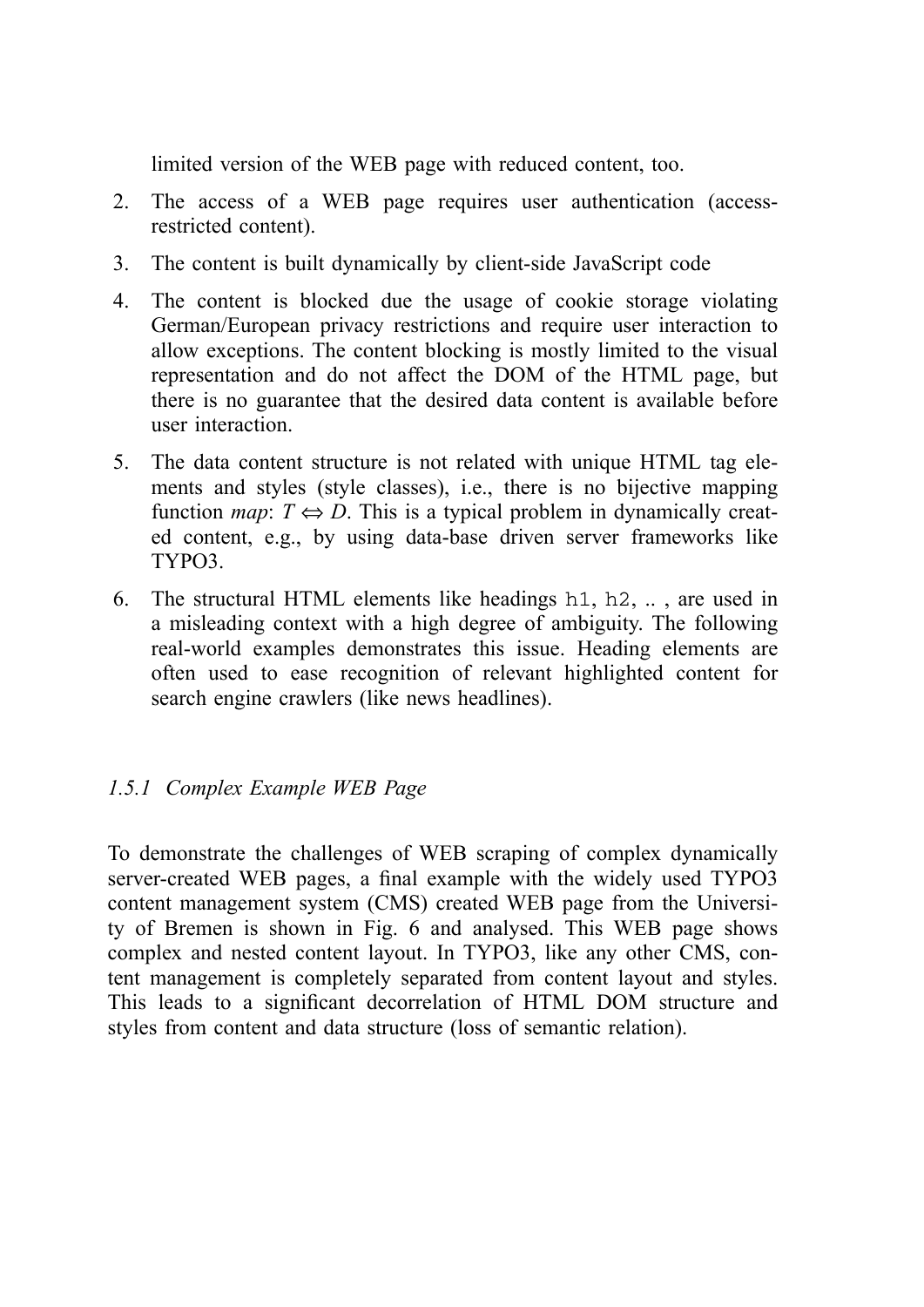

*Fig. 6. The real-world test page from the University of Bremen (home page) accessed at 22.2.2021 (shown is a part of the viewport of the page content with relevant news content snippets to be extracted)*

The data mining task consists of the extraction of news entries with date, headline, and short text message fields. A first overview analysis of the WEB page shows that:

- 1. The date fields can be accessed with a  $//time$  XPath expression;
- 2. The news headlines can be accessed with a //h3 XPath expression;
- 3. The news short text message can be accessed with //p XPath expression.

Applying these simple filters to the content extraction delivers 20 date entries, 35 headline entries, and 48 message entries. The filter is insufficient to extract the desired content (only 20 news messages, there are visible, the rest is hidden by code) correctly. The list of the entire news blocks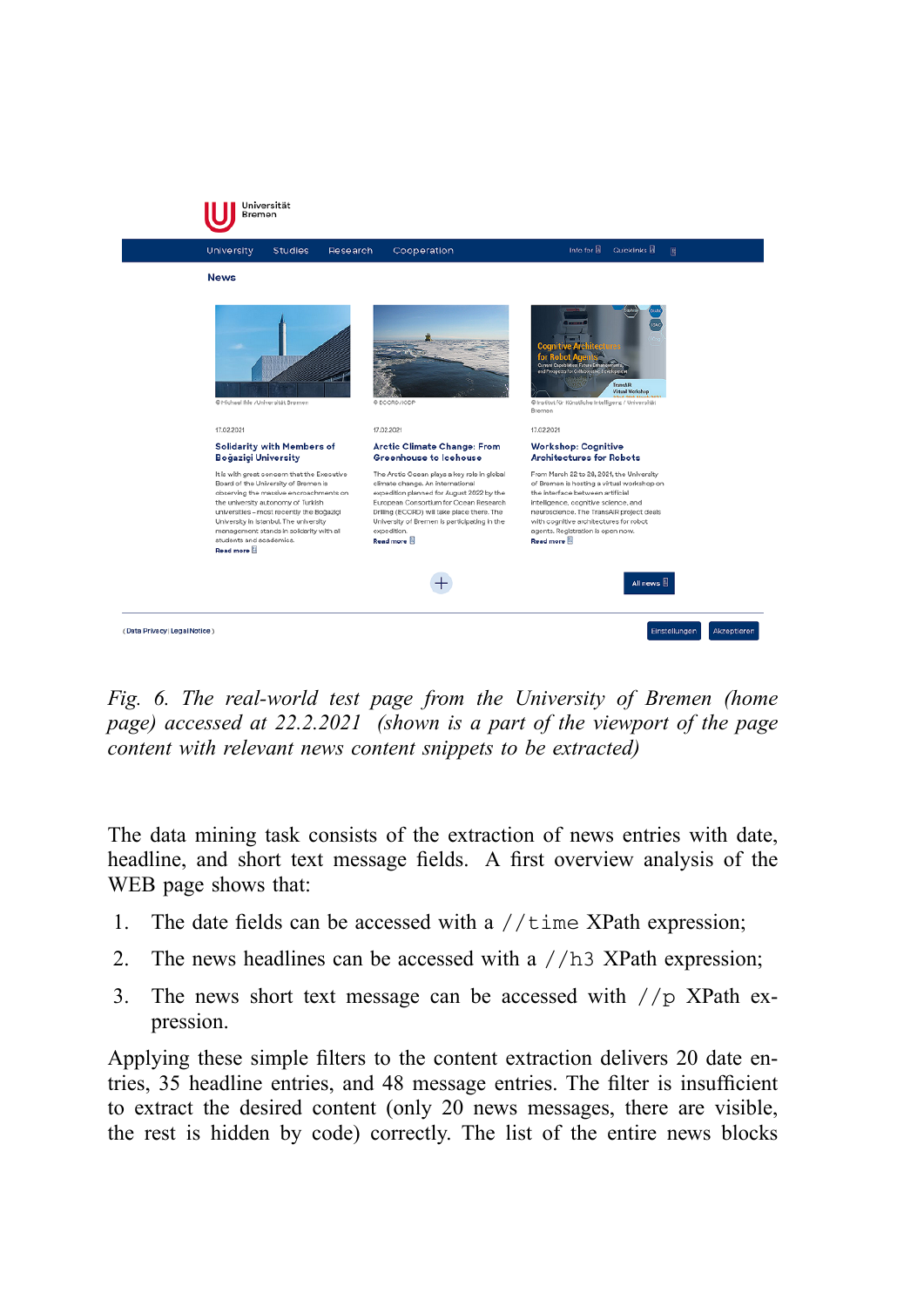(containing date, headline, and message child elements) can be extracted by using an more specific XPath //\*[contains(@class,"newslink")] referencing division elements with the specific style class attribute. This list is finally divided in the sub-parts with additional XPath selectors applied to each block list.

This example shows the difficulties to extract the data from complex WEB pages. typically, this process cannot be automatised and requires a lot of hand-crafted work.

## *1.5.2 Data Quality*

The previous demonstration showed different query results depending on the accuracy of the query patterns. This uncertainty can reduce the data quality with respect to completeness and wrongly extracted and classified data.

Further issues can influence the data quality and the data extraction process, that must be addressed by the WEB scraping software:

- 1. Blocking of content based on the Internet address, requiring proxy server support;
- 2. Blocking of content due to human-bot tests (CAPTCHA), requiring support for CAPTCHA based scraping and proxy supports (CAPTCHA appearance can relate to Internet address, too);
- 3. Point-and-click user interfaces for identifying content is error prone and can result in under- or over-fitted content matching, requiring validation tools;
- 4. Irregular text formats, e.g., different date and time formats mixed with auxiliary text; reduces text-data mapping quality;
- 5. Different views of a page based on WEB browser (user-agent) identification and personalisation of WEB page can invalidate extraction patterns or change the data. Most WEB services provide a mobile version with a different layout and reduced content. Practically, unknown or older Browsers are considered as mobile software, obfuscating the data mining process.